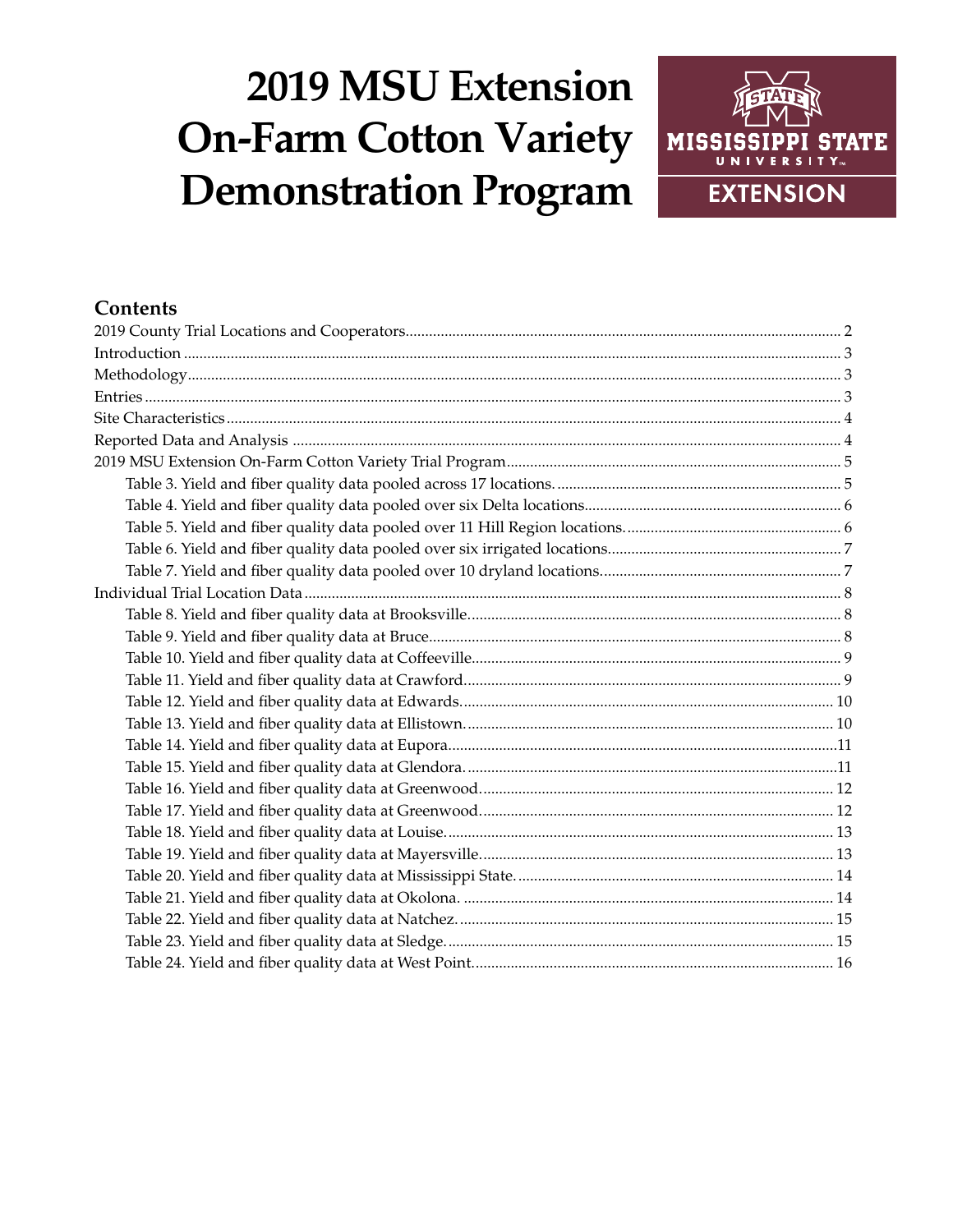# <span id="page-1-0"></span>**2019 County Trial Locations and Cooperators**

Trials arranged and conducted by Darrin Dodds, PhD.

Assistance provided by Lucas Franca, Jake McNeal, Steven Hall, Brint Lindsey, Ty Dickson, Eli Hobbs, and Wilson Whitlock.

Special thanks to Tyson Raper, PhD, University of Tennessee – West Tennessee Research and Education Center.

|          | Table 1. Locations, growers, and cooperating agronomists for 2019 MSU Extension On-Farm Cotton Variety Trial |
|----------|--------------------------------------------------------------------------------------------------------------|
| program. |                                                                                                              |

| Location          | Grower                     | Agronomist          |
|-------------------|----------------------------|---------------------|
| Brooksville       | Darrin Dodds               | Darrin Dodds        |
| Bruce             | <b>Trey Brower</b>         | Darrin Dodds        |
| Coffeeville       | Coley Bailey               | Darrin Dodds        |
| Crawford          | Rodney Mast/Lowell Mullett | Darrin Dodds        |
| Edwards           | Kendall Garraway           | Darrin Dodds        |
| Ellistown         | Larry Coker                | Charlie Stokes      |
| Eupora            | Matt Knight                | <b>Bill Burdine</b> |
| Glendora          | Mike Sturdivant            | Darrin Dodds        |
| Greenwood         | John Moor                  | Andy Braswell       |
| Greenwood         | <b>Travis Dunn</b>         | Andy Braswell       |
| Louise            | <b>Byron Seward</b>        | Darrin Dodds        |
| Mayersville       | <b>Chase Mahalitic</b>     | Darrin Dodds        |
| Mississippi State | Darrin Dodds               | Darrin Dodds        |
| Okolona           | Matthew Poe                | <b>Bill Burdine</b> |
| Natchez           | Matthew Guedon             | Darrin Dodds        |
| Sledge            | Sledge Taylor              | Darrin Dodds        |
| West Point        | <b>Ben Harlow</b>          | Charlie Stokes      |

Mississippi State University Extension sincerely appreciates the time and effort of the cooperating growers and Mississippi State University agronomists. In addition, several independent consultants provided a tremendous level of assistance with these trials, including Ty Edwards, Jason Grafton, Bert Falkner, Tucker Miller, and Tim Richards. Sincere gratitude is also extended to the following seed companies and representatives for providing seed for these trials: BASF, Andy White; Crop Production Services/Dyna-Gro, Scott Cummings; Phytogen Cottonseed, Tom Eubank; Americot/ NexGen, Chase Samples; and Delta and Pine Land, Greg Ferguson. Cooperation from all aforementioned parties is essential for success of the MSU Extension On-Farm Cotton Variety Trials. In addition, partial financial support for this project was provided by each participating company and Cotton Incorporated.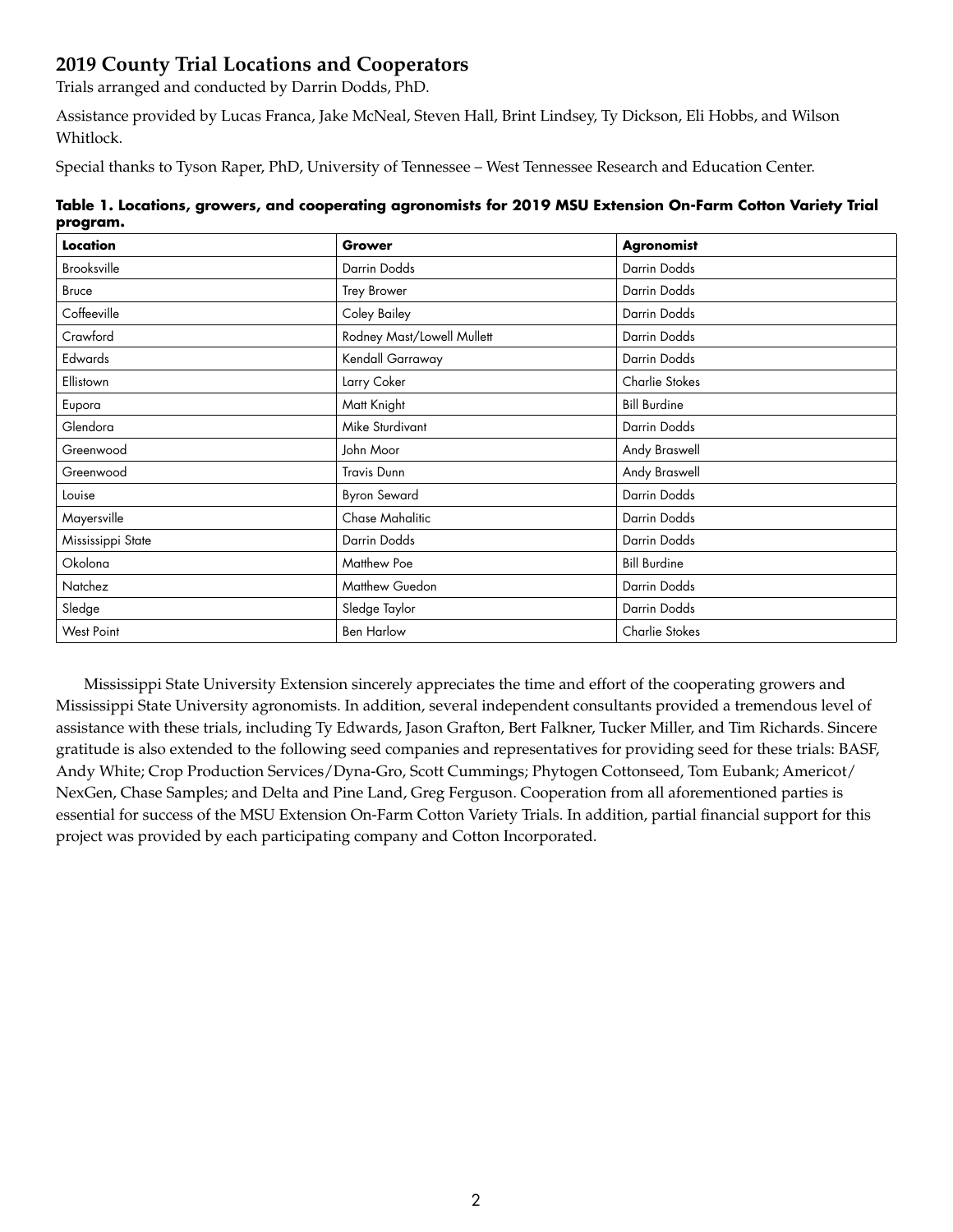#### <span id="page-2-0"></span>**Introduction**

The cotton variety selection process is often difficult and, in many cases, leaves growers wondering for the remainder of the growing season whether they made the right variety selection decisions. Furthermore, the rapid introduction of new varieties and discontinued production of "older" varieties has become commonplace over the past several years

Historically, a premier variety would remain in the marketplace for a long period of time. However, a variety that performs well today typically has a life span of 4–6 years. One that does not perform well will likely remain on the market for less than 3 years. In addition, the historical standard for variety testing information was to have 2–3 years of data before releasing any given variety. Today, 1–2 years of "broad-scale" variety testing is common. Therefore, greater demand has been placed on testing a variety in as many environments as possible as a substitute for multiple years of data. In most cases, variety testing before release is conducted by private industry through a series of testing methods and through university official variety trial (OVT) programs. Official variety trial data is typically available for 1 year before the release of a given variety.

Our on-farm testing program is not designed to replace or compete with small-plot OVT testing programs; rather, it is designed to complement the data that is provided by OVT programs. The use of large-plot variety trial data in conjunction with small-plot OVT data provides a tremendous resource to Mississippi growers with respect to variety performance.

### **Methodology**

The MSU Extension on-farm testing program is designed to test varieties in as many environments as possible. Limiting the number of entries allows for efficient planting and harvest operations and requires a minimum amount of time from cooperating growers. The number of variety entries each company is given depends on market share. In addition, one to two at-large entries are given to smaller companies in order to provide equal opportunity to as many seed providers as possible. Our on-farm variety tests are usually planted in 8- or 12-row sets using planting equipment provided by each respective grower. In some cases, 4- or 6-row sets are used, depending on site characteristics and grower preference. In addition, two replications of each variety are planted and harvested at all locations. Plot lengths ranged from 500 to 2,600 feet in 2019 depending on the characteristics of the field the trial was conducted in. Seed treatments are at the discretion of the company providing seed. A premium

seed treatment package including an insecticide, fungicide, and nematacide was provided for each variety. In-season management is at the discretion of the growers, who are encouraged to manage the plots as they would manage any given field on their farm.

Each replication for each variety was individually harvested using standard harvest equipment. Harvest weights were collected using a boll buggy or trailer modified to display the weight of seed cotton contained therein. Before all harvest operations, each boll buggy or trailer was calibrated by the Mississippi Department of Agriculture to ensure that accurate harvest weights were collected. An 8- to 10-pound seed cotton sample was collected for each variety tested. In order to reduce ginning time, subsamples from replications number 1 and 2 were composited into a single sample. Seed cotton was ginned at the University of Tennessee – West Tennessee Research and Education Center. Ginning equipment at the WTREC consists of a 20-saw Continental Eagle gin equipped with a stick machine, incline cleaners, two lint cleaners, and a condenser. Fiber quality for each ginned sample was determined using a high-volume instrument (HVI) located at the United States Department of Agriculture Classing Office in Memphis.

#### **Entries**

A maximum of 10 core variety entries per year are allowed in the MSU Extension On-Farm Cotton Variety Trial program. Entries are allotted by market share from respective companies. One entry per year is automatically given to the variety planted on the highest acreage in the previous year based on the annual Varieties Planted Report from USDA-AMS. In 2019, Monsanto/Delta and Pine Land was allotted three spots; Phytogen Cottonseed was allotted three spots; Americot was allotted two spots; and two additional "at-large" entries were given to provide parity between smaller companies with less resources than larger companies. Entries in the 2019 MSU Extension On-Farm Cotton Variety Trial program are listed in **Table 2**.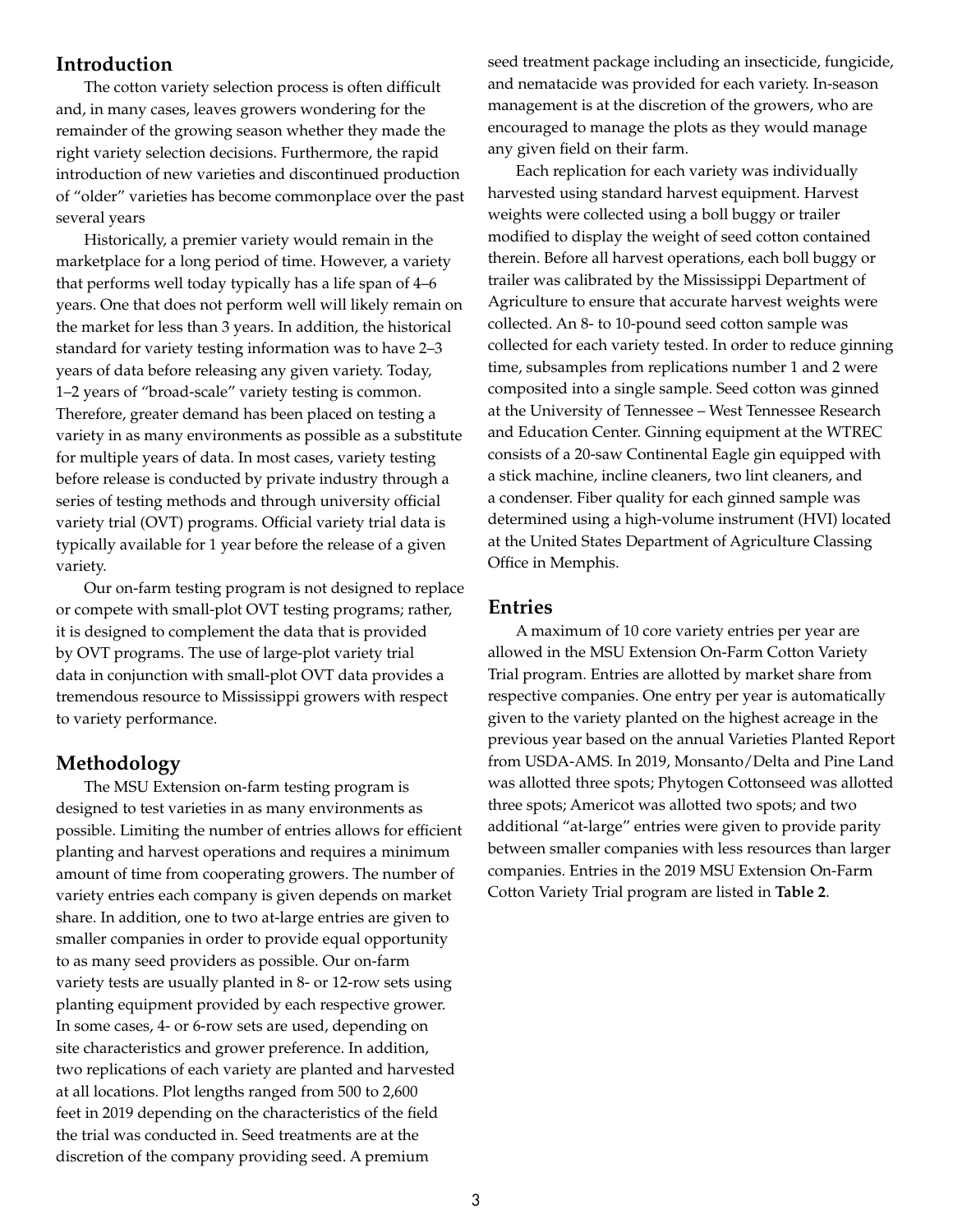| Slot # | Criteria/Company                                   | <b>Variety</b>      |
|--------|----------------------------------------------------|---------------------|
|        | At-large entry - Crop Production Services/Dyna-Gro | DG 3526 B2XF        |
| 2      | At-large entry - BASF                              | ST 5600B2XF         |
| 3      | Delta and Pine Land                                | DP 1646 B2XF        |
| 4      | Delta and Pine Land                                | DP 1835 B3XF        |
| 5      | Delta and Pine Land                                | DP 1845 B3XF        |
| 6      | Americot                                           | <b>NG 3994 B3XF</b> |
| 7      | Americot                                           | <b>NG 4936 B3XF</b> |
| 8      | Phytogen Cottonseed                                | <b>PHY 350 W3FE</b> |
| 9      | Phytogen Cottonseed                                | <b>PHY 400 W3FE</b> |
| 10     | Phytogen Cottonseed                                | <b>PHY 480 W3FE</b> |

<span id="page-3-0"></span>**Table 2. 2019 MSU Extension On-Farm Cotton Variety Trial program entry list.**

# **Site Characteristics**

Locations for the 2019 MSU Extension On-Farm Cotton Variety Trial program are listed on page 2. Yield trials were conducted at a total of 17 locations. Six locations were in the Delta and 11 in the Hills region. All Delta locations were irrigated; 10 of 11 Hill locations were dryland. The remaining Hill location (Crawford) was pivot irrigated. Field sites were chosen based on grower preference and required elements to conduct a reliable yield trial.

#### **Reported Data and Analysis**

Each data table includes the following: variety, lint yield, lint percent, micronaire, staple length (in inches), fiber strength, fiber uniformity, and leaf grade. Data

analysis using SAS v. 9.4 was conducted on all replicated trials. Grand means (averages) are presented as well as least significant differences (LSD). Least significant differences are the smallest value with which we can confidently say there is a difference between two means. Differences in means less than the given LSD value are likely due to variability within a given field or environment. For non-replicated trials and fiber data at individual locations, LSDs are not applicable. For locations that were replicated and data from one replication of a given variety was lost, SAS will interpret these data as missing and provide data analysis based on estimates. Therefore, average data for a given location may be slightly different than data reported.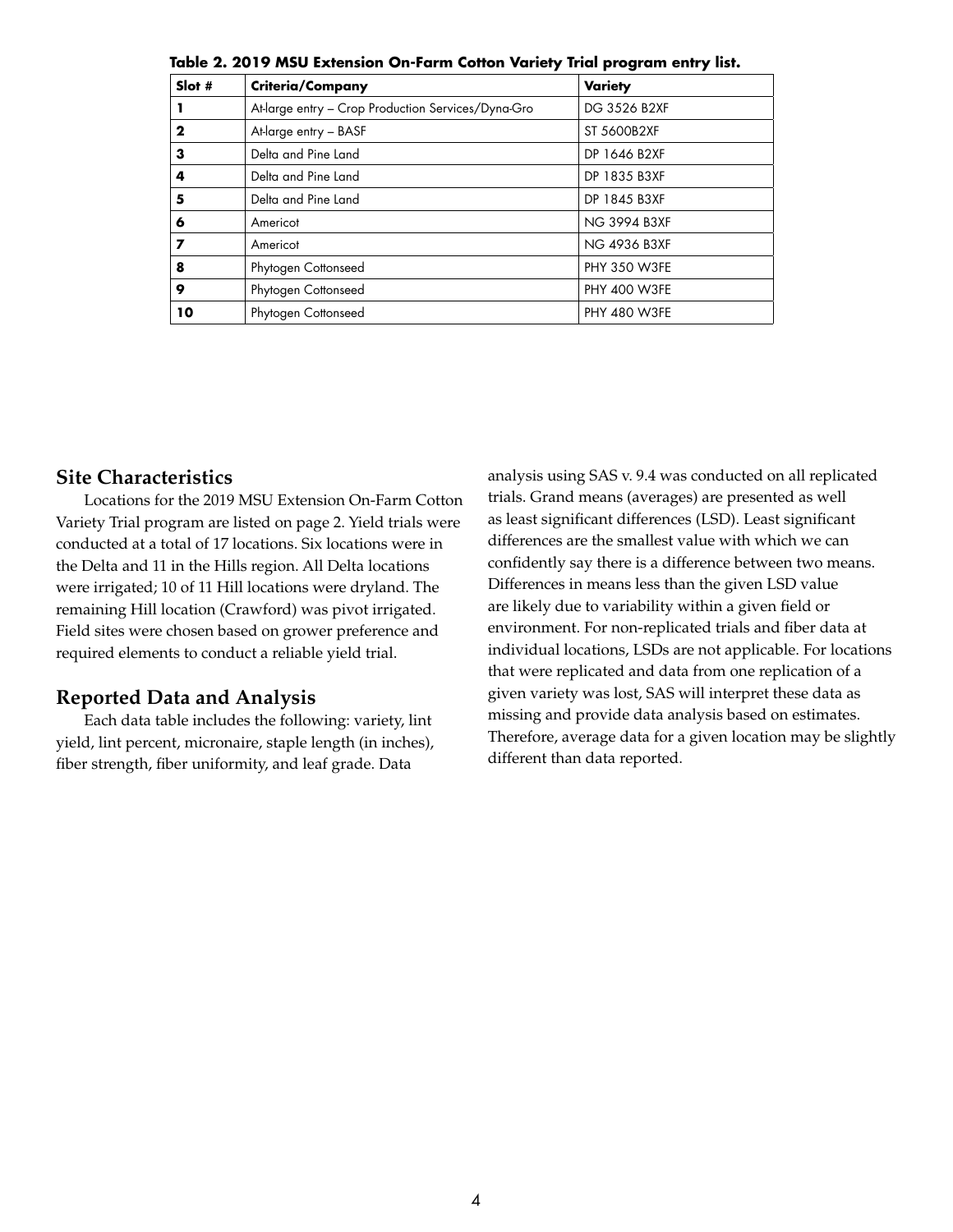# <span id="page-4-0"></span>**2019 MSU Extension On-Farm Cotton Variety Trial Program**

| Variety             | <b>Lint Yield</b><br>(lb/acre) | <b>Lint Percent</b> | Mic | Staple (in) | Strength<br>$(g/\text{tex})$ | <b>Uniformity</b><br>(%) | Leaf    |
|---------------------|--------------------------------|---------------------|-----|-------------|------------------------------|--------------------------|---------|
| <b>PHY 400 W3FE</b> | 1076*                          | 40.2                | 4.4 | 1.18        | 33.0                         | 82.2                     | 3.5     |
| <b>DP 1646 B2XF</b> | 1009                           | 39.5                | 4.5 | 1.20        | 31.1                         | 82.1                     | 3.4     |
| <b>DG 3526 B2XF</b> | 973                            | 40.2                | 4.7 | 1.15        | 30.5                         | 82.9                     | 3.6     |
| <b>DP 1845 B3XF</b> | 968                            | 39.2                | 4.2 | 1.23        | 33.4                         | 82.6                     | 3.8     |
| <b>NG 4936 B3XF</b> | 959                            | 37.2                | 4.5 | 1.20        | 31.4                         | 82.6                     | 3.1     |
| PHY 350 W3FE        | 952                            | 37.6                | 4.5 | 1.18        | 32.1                         | 82.7                     | 3.5     |
| <b>ST 5600B2XF</b>  | 952                            | 39.3                | 4.8 | 1.17        | 32.8                         | 82.7                     | 3.6     |
| <b>DP 1835 B3XF</b> | 928                            | 40.3                | 4.6 | 1.18        | 31.8                         | 82.1                     | $3.5\,$ |
| PHY 480 W3FE        | 904                            | 38.2                | 4.5 | 1.18        | 32.3                         | 83.1                     | 3.5     |
| <b>NG 3994 B3XF</b> | 839                            | 38.6                | 4.8 | 1.17        | 31.1                         | 82.1                     | 3.8     |
| <b>Grand Mean</b>   | 956                            | 39.0                | 4.5 | 1.18        | 31.9                         | 82.5                     | $3.5\,$ |
| LSD(0.05)           | 54                             | 0.7                 | 0.1 | 0.02        | 0.3                          | 0.7                      | NS      |

|  |  |  |  |  |  |  |  |  | Table 3. Yield and fiber quality data pooled across 17 locations. |
|--|--|--|--|--|--|--|--|--|-------------------------------------------------------------------|
|--|--|--|--|--|--|--|--|--|-------------------------------------------------------------------|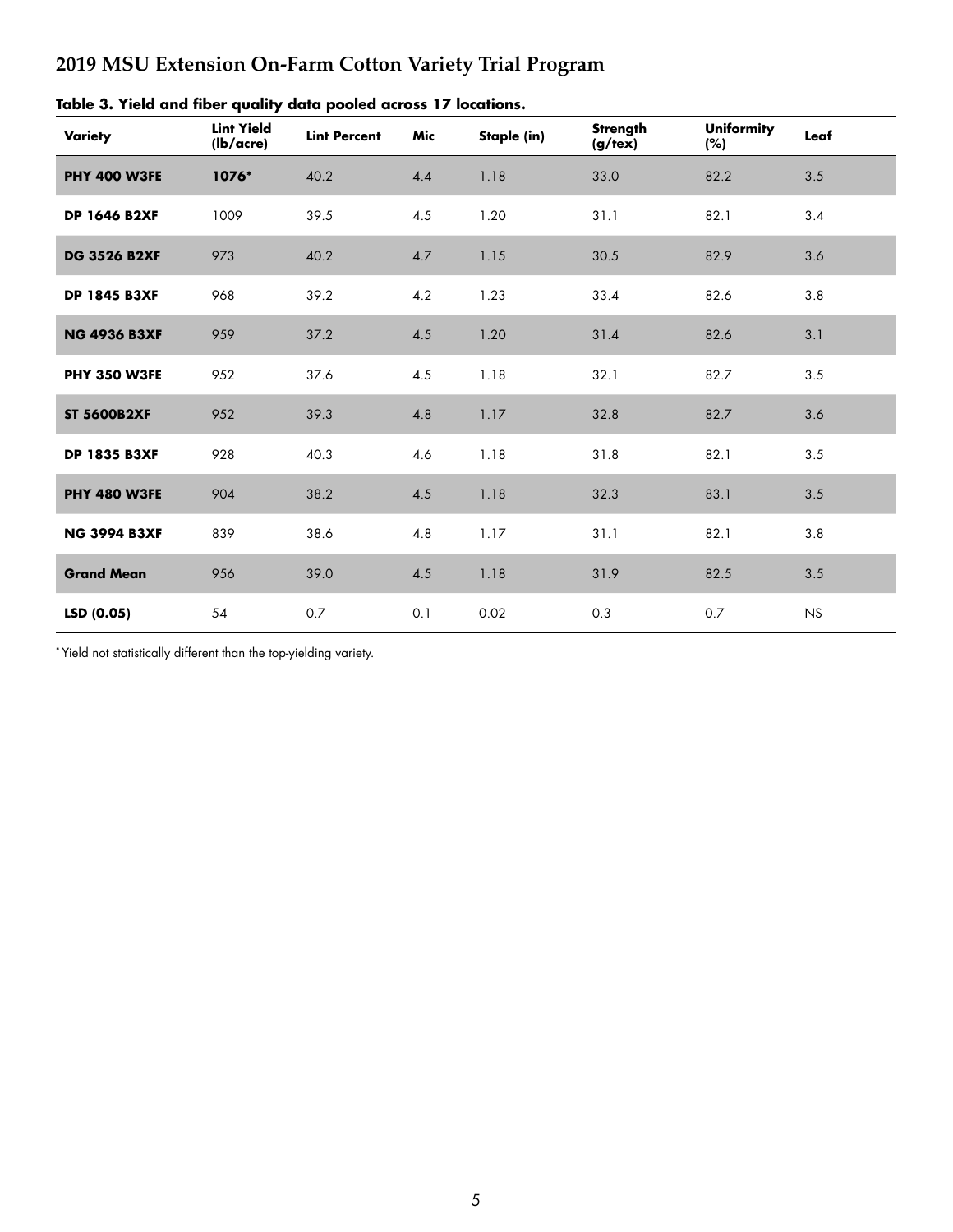| Variety             | <b>Lint Yield</b><br>(lb/acre) | <b>Lint Percent</b> | Mic     | Staple (in) | Strength<br>(g/text) | <b>Uniformity</b><br>(%) | Leaf |  |
|---------------------|--------------------------------|---------------------|---------|-------------|----------------------|--------------------------|------|--|
| <b>PHY 400 W3FE</b> | 1156                           | 39.4                | 4.4     | 1.20        | 34.0                 | 82.6                     | 3.3  |  |
| <b>DP 1646 B2XF</b> | 1050                           | 37.9                | 4.6     | 1.23        | 30.5                 | 82.8                     | 3.7  |  |
| <b>ST 5600B2XF</b>  | 1017                           | 39.2                | $4.7\,$ | 1.17        | 33.4                 | 82.3                     | 3.8  |  |
| <b>NG 4936 B3XF</b> | 1007                           | 37.3                | 4.5     | 1.21        | 31.5                 | 81.8                     | 3.0  |  |
| <b>DP 1845 B3XF</b> | 996                            | 39.1                | 4.2     | 1.25        | 34.5                 | 82.7                     | 4.0  |  |
| <b>DG 3526 B2XF</b> | 995                            | 39.6                | 4.7     | 1.14        | 30.4                 | 82.7                     | 3.5  |  |
| <b>PHY 350 W3FE</b> | 961                            | 37.1                | 4.6     | 1.18        | 32.5                 | 83.2                     | 2.9  |  |
| <b>PHY 480 W3FE</b> | 959                            | 37.9                | 4.4     | 1.19        | 33.1                 | 83.2                     | 3.3  |  |
| <b>NG 3994 B3XF</b> | 899                            | 39.1                | 4.9     | 1.19        | 31.9                 | 82.6                     | 3.8  |  |
| <b>DP 1835 B3XF</b> | 896                            | 39.5                | 4.5     | 1.18        | 32.0                 | 82.0                     | 3.2  |  |
| <b>Grand Mean</b>   | 994                            | 38.6                | 4.5     | 1.19        | 32.4                 | 82.6                     | 3.5  |  |
| LSD (0.05)          | 117                            | 1.4                 | 0.3     | 0.03        | 1.5                  | NS                       | NS   |  |

<span id="page-5-0"></span>**Table 4. Yield and fiber quality data pooled over six Delta locations.**

**\*** Yield not statistically different than the top-yielding variety.

Delta locations included Glendora, Greenwood (two locations), Louise, Mayersville, and Sledge.

#### **Table 5. Yield and fiber quality data pooled over 11 Hill Region locations.**

| Variety             | <b>Lint Yield</b><br>(lb/acre) | <b>Lint Percent</b> | Mic     | Staple (in) | Strength<br>$(g/\text{tex})$ | <b>Uniformity</b><br>(%) | Leaf    |
|---------------------|--------------------------------|---------------------|---------|-------------|------------------------------|--------------------------|---------|
| <b>PHY 400 W3FE</b> | 1026*                          | 40.7                | 4.4     | 1.16        | 32.4                         | 82.0                     | 3.5     |
| <b>DP 1646 B2XF</b> | 974*                           | 40.4                | 4.5     | 1.19        | 31.4                         | 81.6                     | 3.2     |
| <b>DG 3526 B2XF</b> | 947                            | 40.7                | $4.7\,$ | 1.14        | 30.5                         | 83.0                     | 3.6     |
| <b>DP 1845 B3XF</b> | 939                            | 39.4                | 4.3     | 1.21        | 32.7                         | 82.5                     | 3.6     |
| <b>PHY 350 W3FE</b> | 931                            | 38.0                | 4.5     | 1.18        | 31.8                         | 82.4                     | 3.7     |
| <b>DP 1835 B3XF</b> | 928                            | 40.9                | 4.6     | 1.17        | 31.6                         | 82.1                     | 3.7     |
| <b>NG 4936 B3XF</b> | 921                            | 37.4                | 4.5     | 1.19        | 31.3                         | 83.1                     | 3.1     |
| <b>ST 5600B2XF</b>  | 908                            | 39.5                | 4.8     | 1.16        | 32.4                         | 82.9                     | 3.5     |
| <b>PHY 480 W3FE</b> | 866                            | 38.5                | 4.5     | 1.17        | 31.9                         | 83.0                     | 3.5     |
| <b>NG 3994 B3XF</b> | 796                            | 38.6                | 4.7     | 1.16        | 30.6                         | 81.9                     | 3.7     |
| <b>Grand Mean</b>   | 923                            | 39.4                | $4.5\,$ | 1.17        | 31.7                         | 82.4                     | $3.5\,$ |
| LSD (0.05)          | 59                             | 0.9                 | 0.2     | 0.02        | 0.9                          | 0.8                      | NS      |

**\*** Yield not statistically different than the top-yielding variety.

Hill Region locations included Brooksville, Bruce, Coffeeville, Crawford, Edwards, Ellistown, Eupora, Mississippi State, Okolona, Natchez, and West Point.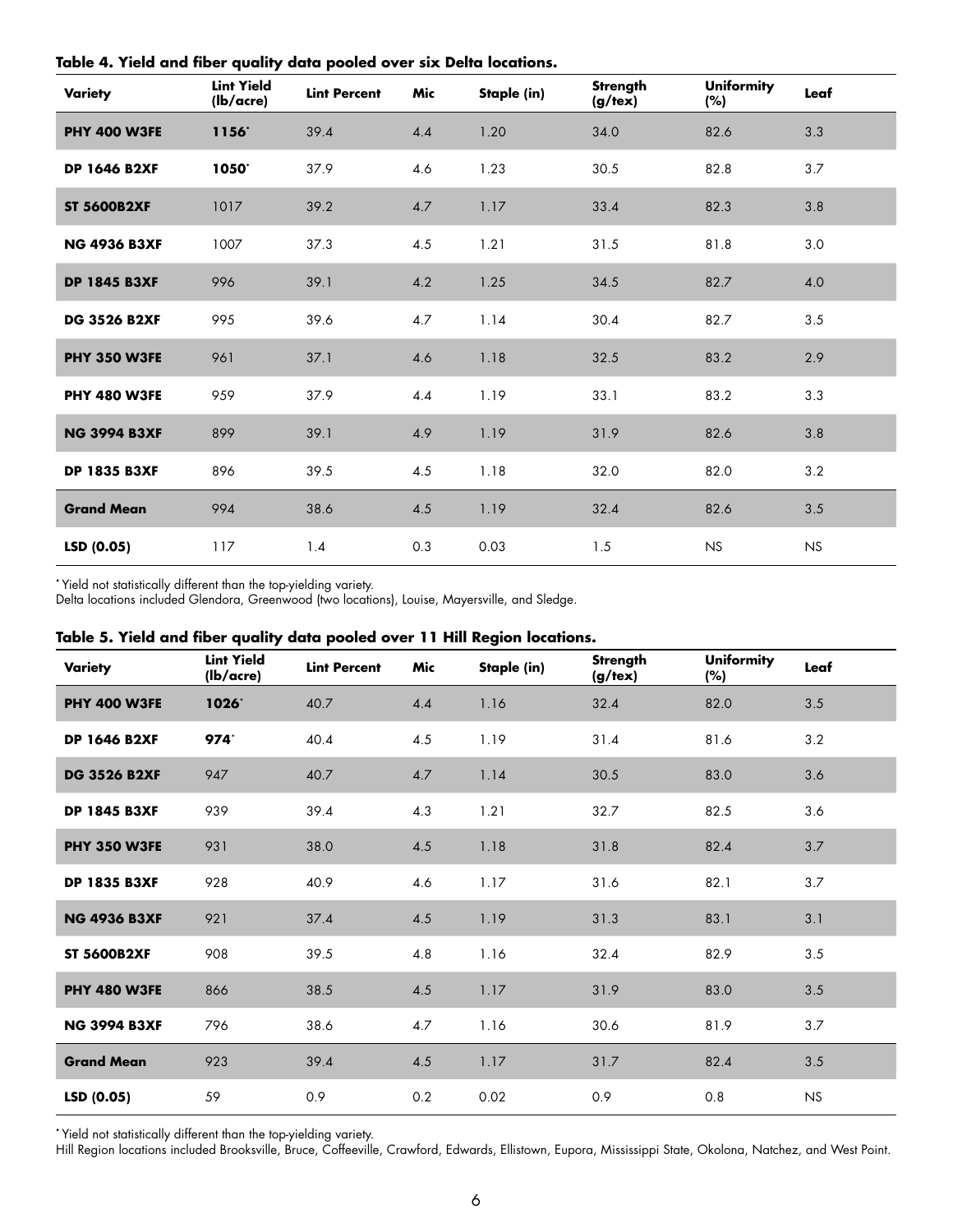| Variety             | <b>Lint Yield</b><br>(lb/acre) | <b>Lint Percent</b> | Mic | Staple (in) | Strength<br>(g/text) | <b>Uniformity</b><br>(%) | Leaf |  |
|---------------------|--------------------------------|---------------------|-----|-------------|----------------------|--------------------------|------|--|
| <b>PHY 400 W3FE</b> | 1137                           | 38.6                | 4.2 | 1.21        | 34.0                 | 82.6                     | 3.3  |  |
| <b>DP 1646 B2XF</b> | 1052*                          | 38.0                | 4.3 | 1.23        | 30.6                 | 82.8                     | 3.6  |  |
| <b>NG 4936 B3XF</b> | 1013                           | 36.3                | 4.3 | 1.22        | 31.5                 | 82.4                     | 3.0  |  |
| <b>ST 5600B2XF</b>  | 1010                           | 38.1                | 4.5 | 1.18        | 33.2                 | 82.5                     | 3.9  |  |
| <b>DG 3526 B2XF</b> | 984                            | 38.7                | 4.5 | 1.15        | 30.5                 | 83.0                     | 3.4  |  |
| <b>DP 1845 B3XF</b> | 968                            | 38.2                | 3.9 | 1.25        | 34.2                 | 82.9                     | 3.9  |  |
| <b>PHY 480 W3FE</b> | 923                            | 36.8                | 4.2 | 1.20        | 33.0                 | 83.5                     | 3.1  |  |
| <b>PHY 350 W3FE</b> | 918                            | 36.2                | 4.4 | 1.18        | 32.4                 | 83.4                     | 3.1  |  |
| <b>DP 1835 B3XF</b> | 880                            | 39.0                | 4.3 | 1.19        | 32.1                 | 82.1                     | 3.1  |  |
| <b>NG 3994 B3XF</b> | 874                            | 38.2                | 4.7 | 1.20        | 31.8                 | 82.8                     | 3.9  |  |
| <b>Grand Mean</b>   | 976                            | 37.8                | 4.3 | 1.20        | 32.3                 | 82.8                     | 3.4  |  |
| LSD (0.05)          | 101                            | 1.3                 | 0.2 | 0.03        | 1.3                  | NS                       | NS   |  |

<span id="page-6-0"></span>**Table 6. Yield and fiber quality data pooled over six irrigated locations.**

**\*** Yield not statistically different than the top-yielding variety.

Irrigated locations included Crawford, Glendora, Greenwood (two locations), Louise, Mayersville, and Sledge.

|  |  |  | Table 7. Yield and fiber quality data pooled over 10 dryland locations. |  |  |  |  |  |  |  |  |
|--|--|--|-------------------------------------------------------------------------|--|--|--|--|--|--|--|--|
|--|--|--|-------------------------------------------------------------------------|--|--|--|--|--|--|--|--|

| Variety             | <b>Lint Yield</b><br>(lb/acre) | <b>Lint Percent</b> | Mic | Staple (in) | Strength<br>(g/text) | <b>Uniformity</b><br>(%) | Leaf      |
|---------------------|--------------------------------|---------------------|-----|-------------|----------------------|--------------------------|-----------|
| <b>PHY 400 W3FE</b> | 1019*                          | 41.0                | 4.4 | 1.16        | 32.3                 | 82.0                     | 3.6       |
| <b>DP 1646 B2XF</b> | 961                            | 40.3                | 4.6 | 1.18        | 31.4                 | 81.6                     | 3.2       |
| <b>PHY 350 W3FE</b> | 947                            | 38.3                | 4.5 | 1.18        | 31.8                 | 82.3                     | 3.7       |
| <b>DP 1845 B3XF</b> | 946                            | 39.7                | 4.4 | 1.21        | 32.8                 | 82.4                     | 3.7       |
| <b>DG 3526 B2XF</b> | 945                            | 41.0                | 4.8 | 1.14        | 30.4                 | 82.9                     | 3.7       |
| <b>DP 1835 B3XF</b> | 936                            | 41.0                | 4.7 | 1.17        | 31.5                 | 82.1                     | 3.8       |
| <b>NG 4936 B3XF</b> | 906                            | 37.8                | 4.5 | 1.18        | 31.3                 | 82.9                     | 3.1       |
| <b>ST 5600B2XF</b>  | 897                            | 40.0                | 4.8 | 1.16        | 32.4                 | 82.9                     | 3.4       |
| <b>PHY 480 W3FE</b> | 872                            | 38.9                | 4.6 | 1.16        | 31.8                 | 82.9                     | 3.7       |
| <b>NG 3994 B3XF</b> | 796                            | 38.8                | 4.7 | 1.15        | 30.6                 | 81.7                     | 3.7       |
| <b>Grand Mean</b>   | 923                            | 39.7                | 4.6 | 1.17        | 31.6                 | 82.4                     | 3.6       |
| LSD (0.05)          | 60                             | 0.9                 | 0.2 | 0.03        | 1.0                  | 0.9                      | <b>NS</b> |

**\*** Yield not statistically different than the top-yielding variety.

Dryland locations included Brooksville, Bruce, Coffeeville, Edwards, Ellistown, Eupora, Mississippi State, Okolona, Natchez, and West Point.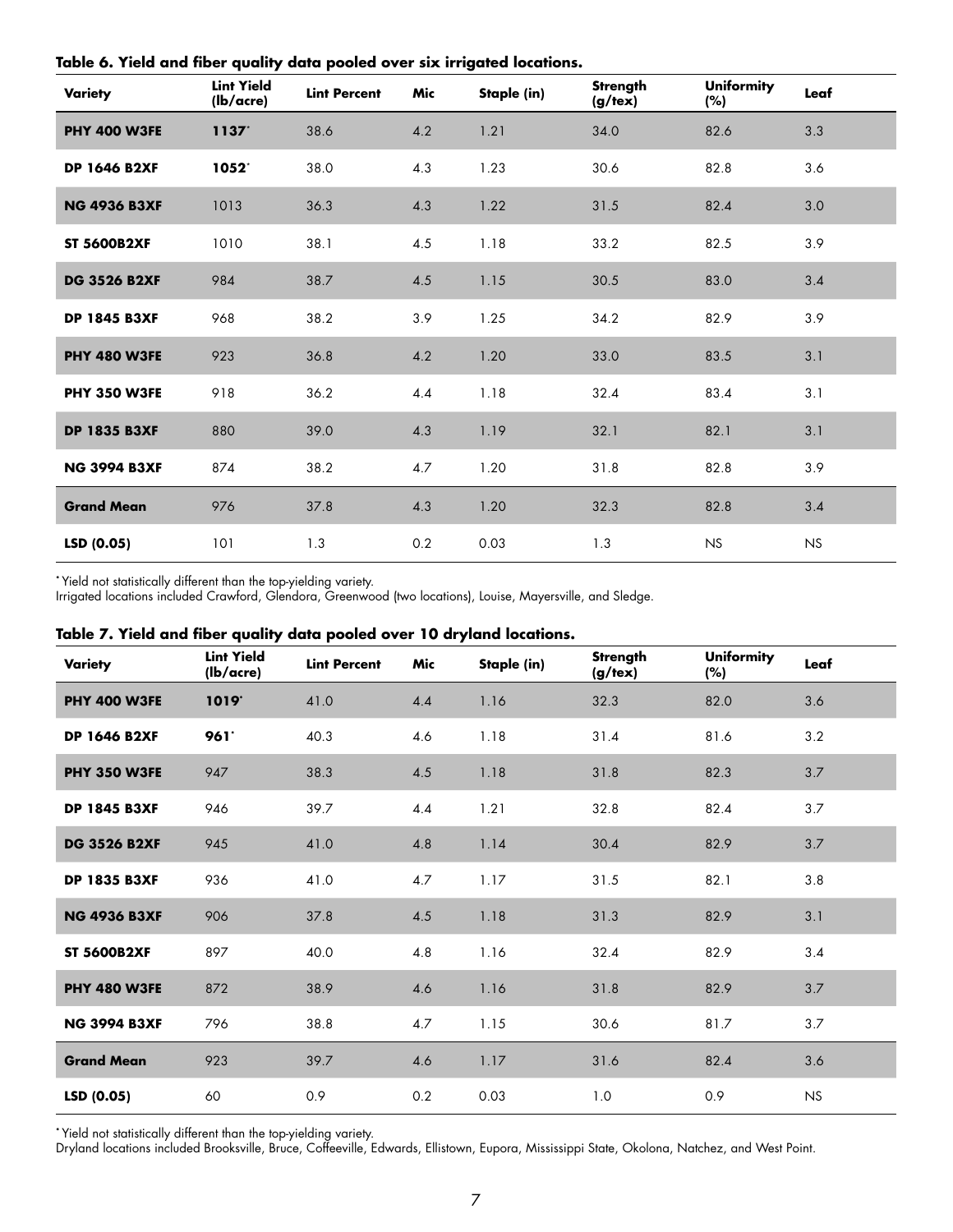# <span id="page-7-0"></span>**Individual Trial Location Data**

Location: Brooksville Grower: Darrin Dodds MSU Agronomist: D. Dodds

Row width: 38" Irrigated: Dryland Planting date: May 22, 2019 Harvest date: November 20, 2019 Soil series: Brooksville Silty Clay

#### **Table 8. Yield and fiber quality data at Brooksville.**

| Variety             | <b>Lint Yield</b><br>(lb/acre) | <b>Lint Percent</b> | Mic       | Staple (in) | Strength<br>$(g/\text{tex})$ | <b>Uniformity</b><br>(%) | Leaf      |
|---------------------|--------------------------------|---------------------|-----------|-------------|------------------------------|--------------------------|-----------|
| <b>NG 4936 B3XF</b> | 533*                           | 37.5                | 4.4       | 1.18        | 34.5                         | 82.6                     | 3.0       |
| <b>DP 1835 B3XF</b> | 531*                           | 39.7                | 4.4       | 1.19        | 33.8                         | 82.4                     | 3.0       |
| <b>PHY 400 W3FE</b> | $519*$                         | 38.9                | 4.1       | 1.16        | 33.6                         | 82.0                     | 5.0       |
| <b>DP 1845 B3XF</b> | $516*$                         | 38.9                | 4.3       | 1.17        | 33.7                         | 81.5                     | 3.0       |
| <b>DP 1646 B2XF</b> | 490 <sup>*</sup>               | 38.2                | 4.2       | 1.22        | 34.1                         | 81.9                     | 4.0       |
| <b>PHY 350 W3FE</b> | 462*                           | 35.8                | 4.2       | 1.20        | 34.0                         | 83.5                     | 4.0       |
| <b>DG 3526 B2XF</b> | 459*                           | 39.4                | 4.5       | 1.14        | 32.6                         | 83.6                     | 6.0       |
| <b>ST 5600B2XF</b>  | 456*                           | 39.2                | 4.3       | 1.13        | 34.0                         | 81.4                     | 5.0       |
| <b>PHY 480 W3FE</b> | 453*                           | 36.6                | 4.3       | 1.15        | 32.7                         | 83.6                     | 5.0       |
| <b>NG 3994 B3XF</b> | 291                            | 38.7                | 4.6       | 1.18        | 32.8                         | 83.3                     | 5.0       |
| <b>Grand Mean</b>   | 471                            | 38.3                | 4.3       | 1.17        | 33.6                         | 82.6                     | 4.3       |
| LSD(0.05)           | 106                            | $\bullet$           | $\bullet$ | ٠           | ٠                            | $\bullet$                | $\bullet$ |

**\*** Yield not statistically different than the top-yielding variety.

| Location: Bruce          | Row width: 38"              | Harvest date: October 24, 2019        |
|--------------------------|-----------------------------|---------------------------------------|
| Grower: Trey Brower      | Irrigated: Dryland          | Soil series: Collins/Falaya Silt Loam |
| MSU Agronomist: D. Dodds | Planting date: May 22, 2019 |                                       |

#### **Table 9. Yield and fiber quality data at Bruce.**

| <b>Variety</b>      | <b>Lint Yield</b><br>(lb/acre) | <b>Lint Percent</b> | Mic       | Staple (in) | Strength<br>$(g/\text{tex})$ | <b>Uniformity</b><br>(%) | Leaf |
|---------------------|--------------------------------|---------------------|-----------|-------------|------------------------------|--------------------------|------|
| <b>PHY 400 W3FE</b> | 1442                           | 43.5                | 4.7       | 1.21        | 31.8                         | 81.4                     | 4.0  |
| <b>DG 3526 B2XF</b> | 1392*                          | 45.4                | 4.4       | 1.19        | 32.0                         | 82.8                     | 4.0  |
| <b>PHY 350 W3FE</b> | 1338                           | 40.9                | 4.2       | 1.17        | 32.1                         | 83.1                     | 4.0  |
| <b>DP 1646 B2XF</b> | 1298*                          | 43.8                | 4.5       | 1.12        | 31.6                         | 81.6                     | 4.0  |
| <b>ST 5600B2XF</b>  | 1273                           | 41.7                | 5.1       | 1.09        | 28.2                         | 82.3                     | 3.0  |
| <b>DP 1835 B3XF</b> | 1220                           | 41.9                | 4.7       | 1.17        | 33.0                         | 82.2                     | 5.0  |
| <b>DP 1845 B3XF</b> | 1220                           | 40.6                | 4.7       | 1.18        | 30.5                         | 82.4                     | 2.0  |
| <b>NG 3994 B3XF</b> | 1216                           | 38.8                | 4.8       | 1.14        | 30.9                         | 82.5                     | 3.0  |
| <b>PHY 480 W3FE</b> | 1142                           | 41.4                | 5.1       | 1.14        | 31.2                         | 80.7                     | 3.0  |
| <b>NG 4936 B3XF</b> | 829                            | 32.0                | 4.4       | 1.16        | 31.6                         | 83.2                     | 5.0  |
| <b>Grand Mean</b>   | 1237                           | 41.0                | 4.7       | 1.16        | 31.3                         | 82.2                     | 3.7  |
| LSD (0.05)          | 150                            | $\bullet$           | $\bullet$ | $\bullet$   | ٠                            | ٠                        | ٠    |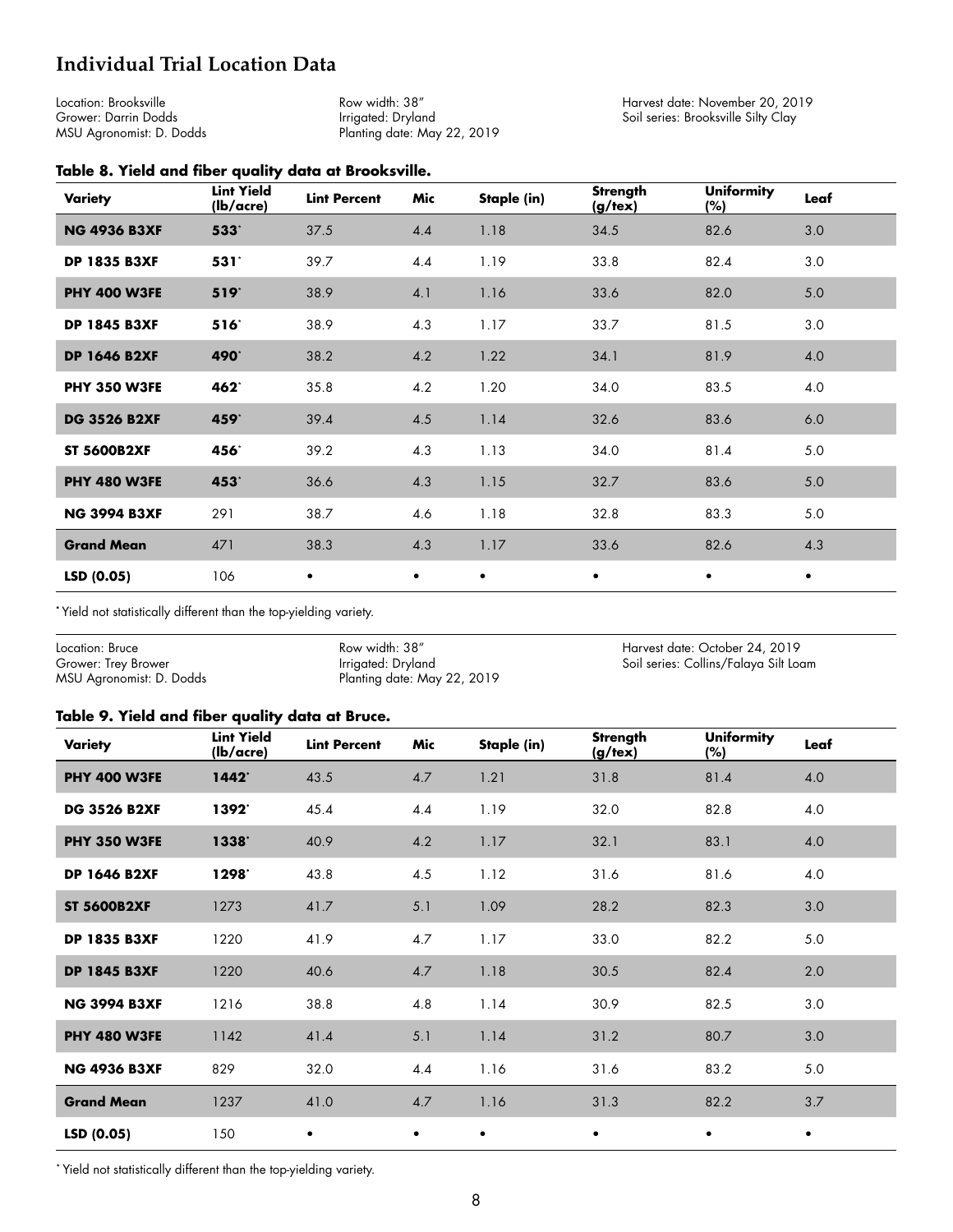<span id="page-8-0"></span>Location: Coffeeville Grower: Coley Bailey MSU Agronomist: D. Dodds Row width: 38" Irrigated: Dryland Planting date: May 24, 2019

#### **Table 10. Yield and fiber quality data at Coffeeville.**

| Variety             | <b>Lint Yield</b><br>(lb/acre) | <b>Lint Percent</b> | Mic       | Staple (in) | Strength<br>$(g/\text{tex})$ | <b>Uniformity</b><br>(%) | Leaf      |
|---------------------|--------------------------------|---------------------|-----------|-------------|------------------------------|--------------------------|-----------|
| <b>PHY 400 W3FE</b> | 1454                           | 39.6                | 4.1       | 1.21        | 34.2                         | 83.5                     | 4.0       |
| <b>NG 4936 B3XF</b> | 1370                           | 35.5                | 4.1       | 1.22        | 31.7                         | 83.8                     | 4.0       |
| <b>DP 1646 B2XF</b> | 1287                           | 39.3                | 4.2       | 1.24        | 32.1                         | 80.4                     | 3.0       |
| <b>PHY 350 W3FE</b> | 1285                           | 37.6                | 4.4       | 1.18        | 32.3                         | 83.5                     | 4.0       |
| <b>NG 3994 B3XF</b> | 1267                           | 38.3                | 5.0       | 1.20        | 32.1                         | 83.0                     | 5.0       |
| <b>DP 1845 B3XF</b> | 1239                           | 37.4                | 3.9       | 1.27        | 33.9                         | 82.2                     | 5.0       |
| <b>DG 3526 B2XF</b> | 1237                           | 40.1                | 4.8       | 1.12        | 28.3                         | 82.7                     | 3.0       |
| <b>DP 1835 B3XF</b> | 1192                           | 40.1                | 4.6       | 1.19        | 33.2                         | 83.0                     | 3.0       |
| <b>PHY 480 W3FE</b> | 1132                           | 39.0                | 3.9       | 1.18        | 32.1                         | 82.5                     | $5.0$     |
| <b>ST 5600B2XF</b>  | 1131                           | 37.9                | 4.9       | 1.20        | 33.9                         | 83.6                     | 4.0       |
| <b>Grand Mean</b>   | 1259                           | 38.5                | 4.4       | 1.20        | 32.4                         | 82.8                     | 4.0       |
| LSD (0.05)          | <b>NS</b>                      | $\bullet$           | $\bullet$ | $\bullet$   | $\bullet$                    | $\bullet$                | $\bullet$ |

Location: Crawford Grower: Rodney Mast/Lowell Mullett MSU Agronomist: D. Dodds

Row width: 30" Irrigated: Pivot Planting date: May 23, 2019 Harvest date: November 13, 2019 Soil series: Vaiden Silty Clay

#### **Table 11. Yield and fiber quality data at Crawford.**

| Variety             | <b>Lint Yield</b><br>(lb/acre) | <b>Lint Percent</b> | Mic       | Staple (in) | Strength<br>$(g/\text{tex})$ | <b>Uniformity</b><br>(%) | Leaf    |
|---------------------|--------------------------------|---------------------|-----------|-------------|------------------------------|--------------------------|---------|
| <b>DP 1646 B2XF</b> | 1056*                          | 41.4                | 4.0       | 1.24        | 31.3                         | 81.7                     | 3.0     |
| <b>PHY 400 W3FE</b> | 1033*                          | 37.6                | 3.7       | 1.21        | 33.8                         | 81.8                     | $3.0\,$ |
| <b>NG 4936 B3XF</b> | $1020^{\circ}$                 | 33.7                | 3.9       | 1.26        | 31.4                         | 85.1                     | 3.0     |
| <b>ST 5600B2XF</b>  | 960*                           | 35.0                | 4.2       | 1.20        | 32.3                         | 82.9                     | 4.0     |
| <b>DG 3526 B2XF</b> | 910*                           | 37.2                | 4.1       | 1.20        | 31.5                         | 83.9                     | 3.0     |
| <b>DP 1845 B3XF</b> | 811                            | 36.4                | 3.5       | 1.24        | 32.5                         | 83.1                     | 3.0     |
| <b>DP 1835 B3XF</b> | 782                            | 39.1                | 4.1       | 1.21        | 32.9                         | 82.5                     | 3.0     |
| <b>PHY 480 W3FE</b> | 750                            | 34.2                | 4.0       | 1.20        | 32.5                         | 84.3                     | 2.0     |
| <b>NG 3994 B3XF</b> | 736                            | 36.5                | 4.6       | 1.26        | 31.3                         | 83.4                     | 4.0     |
| <b>PHY 350 W3FE</b> | 705                            | 34.4                | 4.1       | 1.20        | 31.8                         | 83.3                     | 4.0     |
| <b>Grand Mean</b>   | 876                            | 36.5                | 4.0       | 1.22        | 32.1                         | 83.2                     | 3.2     |
| LSD (0.05)          | 164                            | ٠                   | $\bullet$ | $\bullet$   | ٠                            | $\bullet$                | ٠       |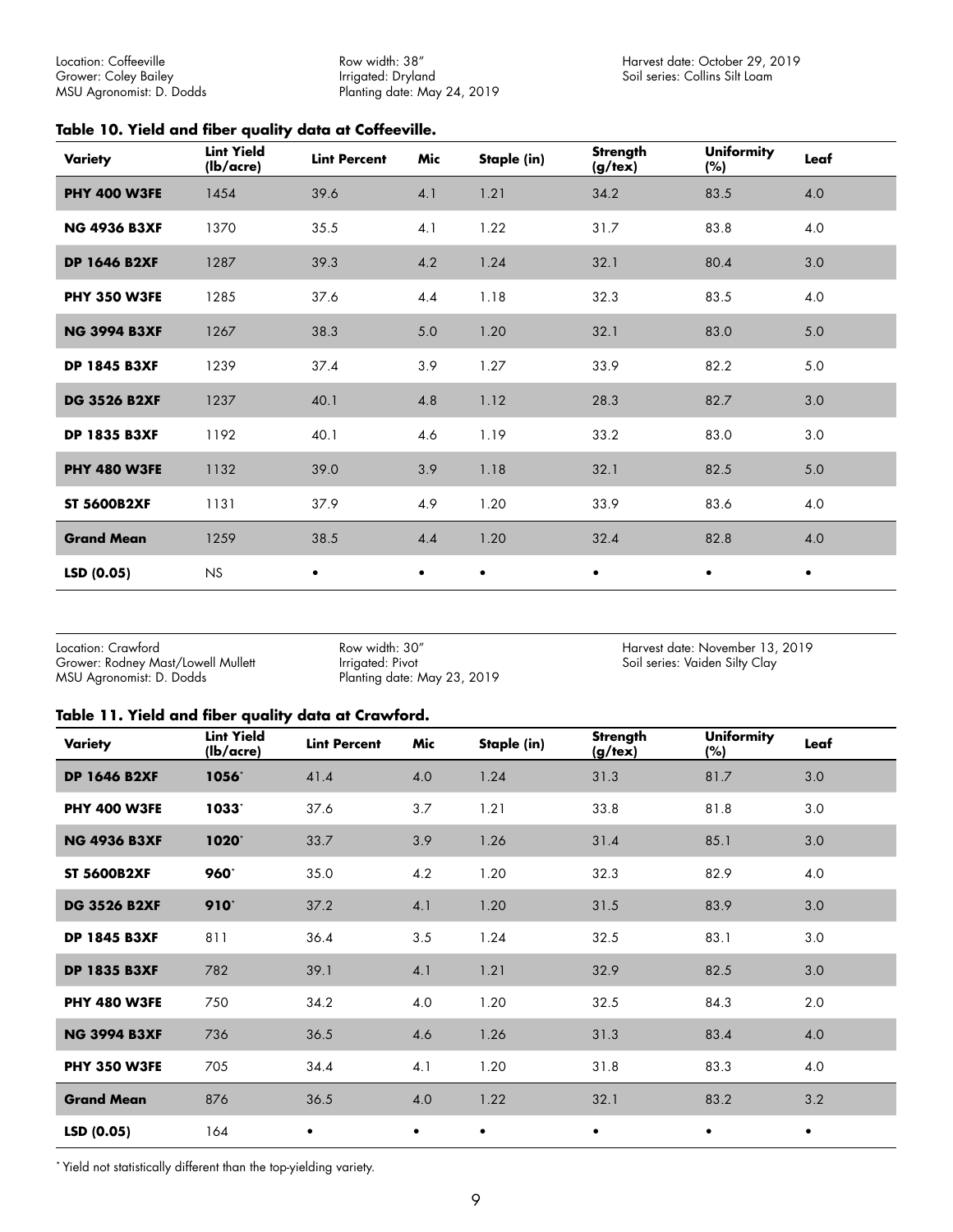<span id="page-9-0"></span>Location: Edwards Grower: Kendall Garraway MSU Agronomist: D. Dodds Row width: 38" Irrigated: Dryland Planting date: May 24, 2019

#### **Table 12. Yield and fiber quality data at Edwards.**

| <b>Variety</b>      | <b>Lint Yield</b><br>(lb/acre) | <b>Lint Percent</b> | Mic       | Staple (in) | <b>Strength</b><br>(g/text) | <b>Uniformity</b><br>(%) | Leaf      |
|---------------------|--------------------------------|---------------------|-----------|-------------|-----------------------------|--------------------------|-----------|
| <b>PHY 400 W3FE</b> | 950*                           | 43.3                | 4.5       | 1.16        | 32.0                        | 81.5                     | 3.0       |
| <b>DG 3526 B2XF</b> | 862                            | 39.9                | 4.6       | 1.12        | 30.7                        | 83.4                     | 3.0       |
| <b>DP 1835 B3XF</b> | 857                            | 41.3                | 4.7       | 1.15        | 29.3                        | 80.2                     | 4.0       |
| <b>DP 1646 B2XF</b> | 841                            | 39.7                | 4.6       | 1.19        | 30.2                        | 82.9                     | 4.0       |
| <b>PHY 350 W3FE</b> | 814                            | 38.1                | 4.5       | 1.14        | 31.4                        | 81.1                     | 4.0       |
| <b>NG 4936 B3XF</b> | 810                            | 36.8                | 4.5       | 1.19        | 30.9                        | 81.8                     | 3.0       |
| <b>ST 5600B2XF</b>  | 806                            | 37.4                | 4.8       | 1.19        | 33.5                        | 82.9                     | 4.0       |
| <b>PHY 480 W3FE</b> | 781                            | 37.7                | 4.4       | 1.16        | 32.6                        | 83.3                     | 4.0       |
| <b>DP 1845 B3XF</b> | 771                            | 38.1                | 4.0       | 1.23        | 32.0                        | 83.4                     | 4.0       |
| <b>NG 3994 B3XF</b> | 714                            | 38.7                | 4.7       | 1.12        | 29.4                        | 80.8                     | 3.0       |
| <b>Grand Mean</b>   | 820                            | 39.1                | 4.5       | 1.17        | 31.2                        | 82.1                     | 3.6       |
| LSD (0.05)          | 80                             | $\bullet$           | $\bullet$ | $\bullet$   | $\bullet$                   | $\bullet$                | $\bullet$ |

\* Yield not statistically different than the top-yielding variety.

| Location: Ellistown       | Row width: 38"              | Harvest date: October 24, 2019         |
|---------------------------|-----------------------------|----------------------------------------|
| Grower: Larry Coker       | Irrigated: Dryland          | Soil series: Mantachie/Talla Silt Loam |
| MSU Agronomist: C. Stokes | Planting date: May 22, 2019 |                                        |

#### **Table 13. Yield and fiber quality data at Ellistown.**

| <b>Variety</b>      | <b>Lint Yield</b><br>(lb/acre) | <b>Lint Percent</b> | Mic       | Staple (in) | <b>Strength</b><br>$(g/\text{tex})$ | <b>Uniformity</b><br>(%) | Leaf      |
|---------------------|--------------------------------|---------------------|-----------|-------------|-------------------------------------|--------------------------|-----------|
| <b>PHY 400 W3FE</b> | 1365*                          | 43.9                | 4.6       | 1.14        | 33.2                                | 83.8                     | 4.0       |
| <b>DP 1646 B2XF</b> | 1322*                          | 42.9                | 4.8       | 1.21        | 30.2                                | 81.8                     | 3.0       |
| <b>DP 1835 B3XF</b> | 1308*                          | 42.4                | 4.9       | 1.15        | 31.8                                | 83.0                     | 5.0       |
| <b>NG 4936 B3XF</b> | 1288*                          | 39.6                | 4.7       | 1.19        | 31.4                                | 84.4                     | 4.0       |
| <b>DP 1845 B3XF</b> | 1250*                          | 43.1                | 4.6       | 1.20        | 33.4                                | 83.9                     | 5.0       |
| <b>DG 3526 B2XF</b> | 1178                           | 43.3                | 5.2       | 1.11        | 30.6                                | 82.8                     | 4.0       |
| <b>ST 5600B2XF</b>  | 1160                           | 40.7                | 5.3       | 1.20        | 33.1                                | 82.5                     | 3.0       |
| <b>PHY 350 W3FE</b> | 1147                           | 40.0                | 5.0       | 1.18        | 32.4                                | 83.1                     | 3.0       |
| <b>NG 3994 B3XF</b> | 1111                           | 42.4                | 5.2       | 1.13        | 30.7                                | 80.1                     | 3.0       |
| <b>PHY 480 W3FE</b> | 1092                           | 40.2                | 4.9       | 1.16        | 31.8                                | 84.7                     | 4.0       |
| <b>Grand Mean</b>   | 1222                           | 41.8                | 4.9       | 1.17        | 31.9                                | 83.0                     | 3.8       |
| LSD(0.05)           | 154                            | $\bullet$           | $\bullet$ | $\bullet$   | $\bullet$                           | ٠                        | $\bullet$ |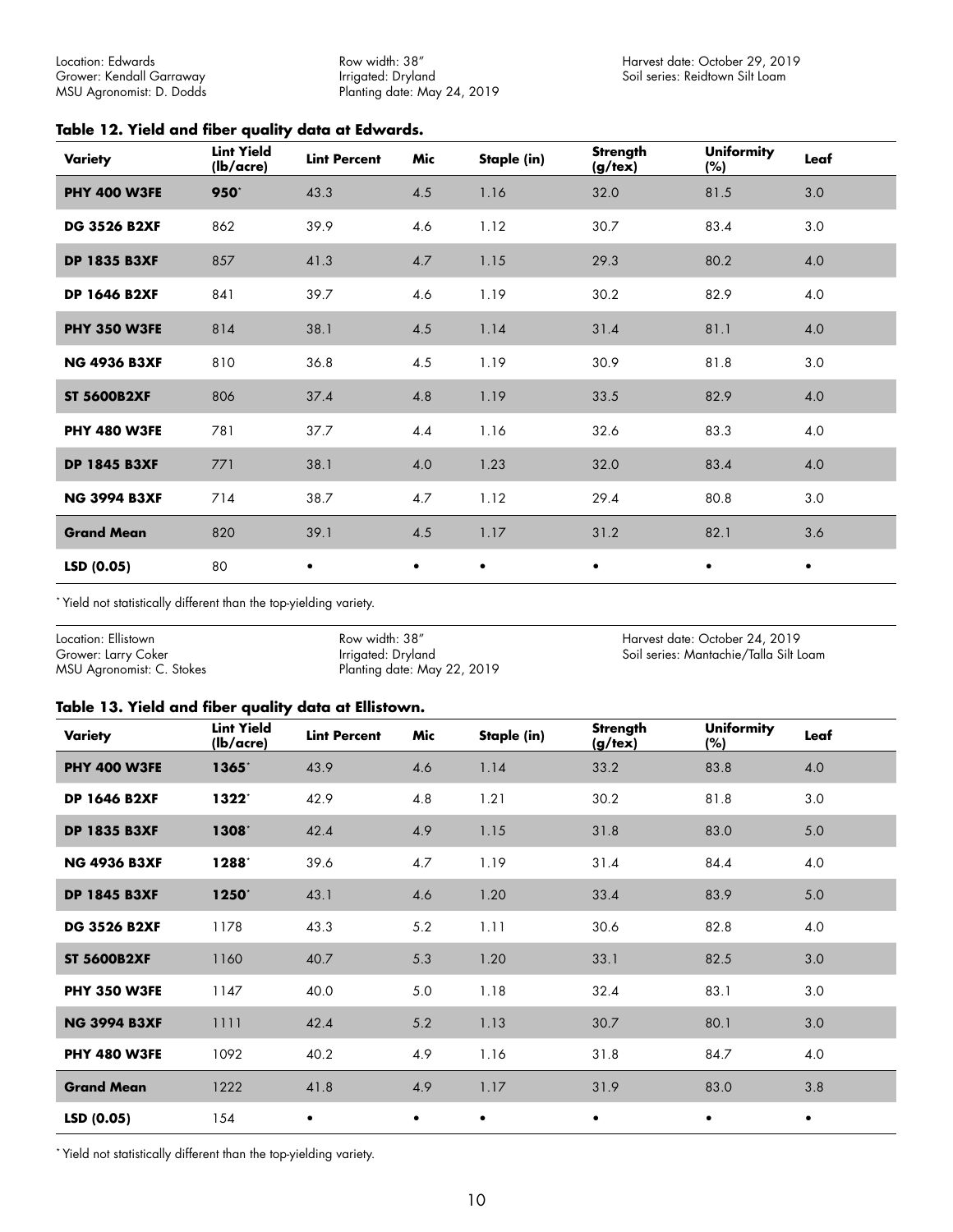<span id="page-10-0"></span>Location: Eupora Grower: Matt Knight MSU Agronomist: B. Burdine Row width: 38"

Irrigated: Dryland Planting date: May 23, 2019 Harvest date: November 14, 2019

#### **Table 14. Yield and fiber quality data at Eupora.**

| Variety             | <b>Lint Yield</b><br>(lb/acre) | <b>Lint Percent</b> | Mic | Staple (in) | <b>Strength</b><br>$(g/\text{tex})$ | <b>Uniformity</b><br>(%) | Leaf |
|---------------------|--------------------------------|---------------------|-----|-------------|-------------------------------------|--------------------------|------|
| <b>NG 4936 B3XF</b> | 1154                           | 38.1                | 4.5 | 1.21        | 29.8                                | 83.9                     | 3.0  |
| <b>DP 1646 B2XF</b> | 1118                           | 39.2                | 4.5 | 1.17        | 29.8                                | 80.9                     | 4.0  |
| <b>ST 5600B2XF</b>  | 1113                           | 41.1                | 5.0 | 1.18        | 31.4                                | 84.5                     | 3.0  |
| <b>PHY 400 W3FE</b> | 1066                           | 41.6                | 4.3 | 1.17        | 31.3                                | 81.8                     | 3.0  |
| <b>PHY 350 W3FE</b> | 1057                           | 38.4                | 4.5 | 1.18        | 31.4                                | 82.7                     | 5.0  |
| <b>DP 1835 B3XF</b> | 1026                           | 41.0                | 4.5 | 1.16        | 29.4                                | 81.4                     | 4.0  |
| <b>PHY 480 W3FE</b> | 1009                           | 39.5                | 4.5 | 1.15        | 30.7                                | 83.9                     | 4.0  |
| <b>DG 3526 B2XF</b> | 972                            | 39.9                | 4.8 | 1.13        | 28.5                                | 84.0                     | 4.0  |
| <b>NG 3994 B3XF</b> | 930                            | 39.6                | 4.9 | 1.15        | 28.5                                | 80.9                     | 4.0  |
| <b>DP 1845 B3XF</b> | 909                            | 38.6                | 4.2 | 1.25        | 31.5                                | 81.9                     | 4.0  |
| <b>Grand Mean</b>   | 1035                           | 39.7                | 4.6 | 1.18        | 30.2                                | 82.6                     | 3.8  |

Location: Glendora Grower: Mike Sturdivant Jr. MSU Agronomist: D. Dodds

Row width: 38" Irrigated: Furrow Planting date: May 28, 2019 Harvest date: November 5, 2019 Soil series: Dundee Silt Loam

#### **Table 15. Yield and fiber quality data at Glendora.**

| Variety             | <b>Lint Yield</b><br>$(lb/ \text{acre})$ | <b>Lint Percent</b> | Mic     | Staple (in) | <b>Strength</b><br>$(g/\text{tex})$ | <b>Uniformity</b><br>(%) | Leaf |
|---------------------|------------------------------------------|---------------------|---------|-------------|-------------------------------------|--------------------------|------|
| <b>PHY 400 W3FE</b> | 910                                      | 40.0                | 4.1     | 1.19        | 34.5                                | 83.3                     | 4.0  |
| <b>DP 1646 B2XF</b> | 907                                      | 36.5                | 4.2     | 1.26        | 31.2                                | 83.3                     | 5.0  |
| <b>NG 4936 B3XF</b> | 873                                      | 34.7                | 4.1     | 1.22        | 28.2                                | 82.5                     | 4.0  |
| <b>ST 5600B2XF</b>  | 831                                      | 36.1                | 4.3     | 1.23        | 34.9                                | 81.5                     | 4.0  |
| <b>PHY 350 W3FE</b> | 825                                      | 36.7                | 4.1     | 1.17        | 31.9                                | 82.5                     | 4.0  |
| <b>DG 3526 B2XF</b> | 780                                      | 38.0                | 4.3     | 1.16        | 31.3                                | 83.0                     | 4.0  |
| <b>PHY 480 W3FE</b> | 727                                      | 34.1                | 3.9     | 1.23        | 34.5                                | 82.4                     | 4.0  |
| <b>DP 1835 B3XF</b> | 724                                      | 38.5                | 4.3     | 1.22        | 31.7                                | 80.6                     | 3.0  |
| <b>DP 1845 B3XF</b> | 720                                      | 36.4                | $3.7\,$ | 1.26        | 33.1                                | 82.7                     | 4.0  |
| <b>NG 3994 B3XF</b> | 701                                      | 34.8                | 4.5     | 1.21        | 31.2                                | 82.5                     | 4.0  |
| <b>Grand Mean</b>   | 800                                      | 36.6                | 4.2     | 1.22        | 32.3                                | 82.4                     | 4.0  |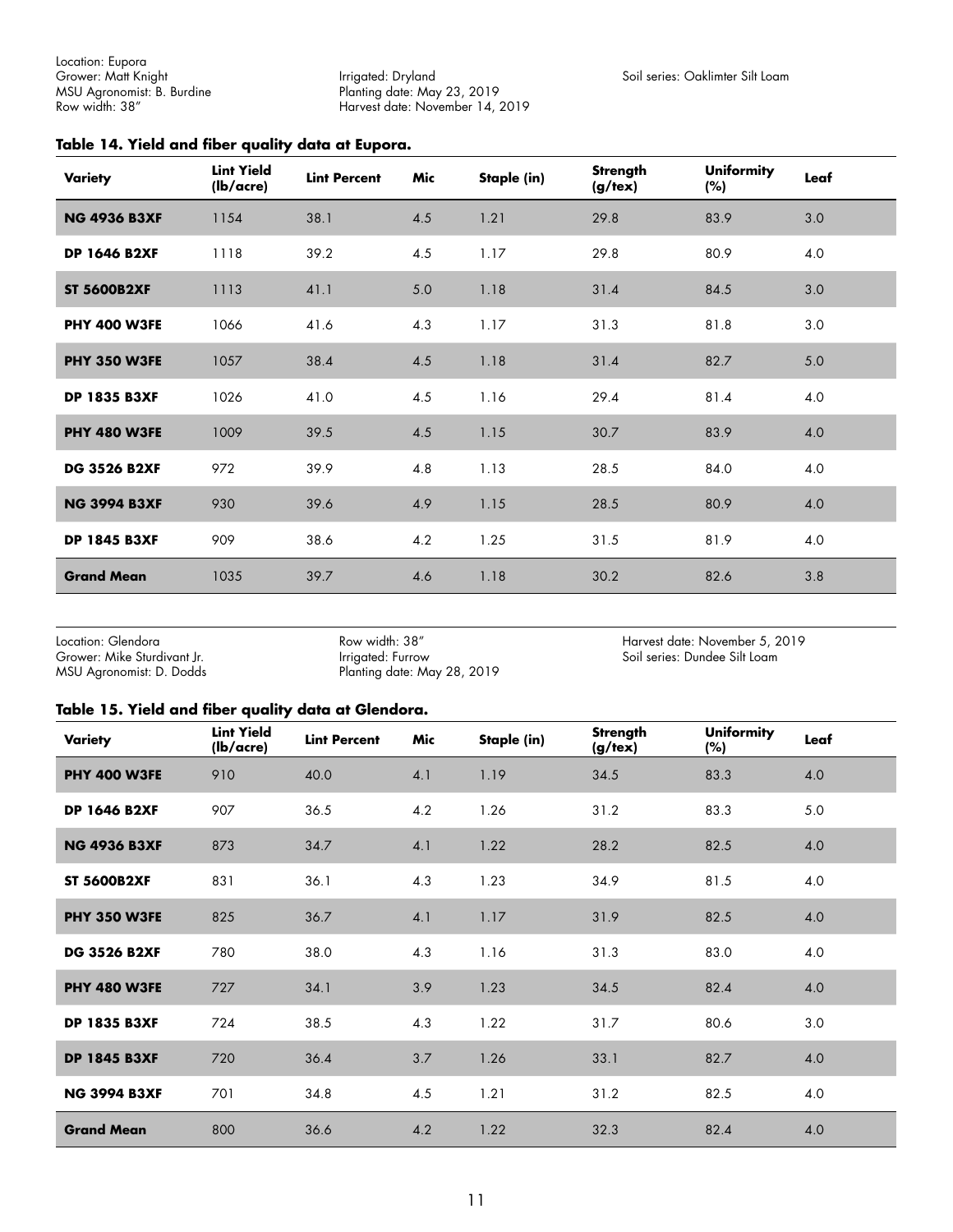<span id="page-11-0"></span>Location: Greenwood Grower: John Moor MSU Agronomist: A. Braswell

Row width: 38" Irrigated: Furrow Planting date: May 25, 2019

#### **Table 16. Yield and fiber quality data at Greenwood.**

| Variety             | <b>Lint Yield</b><br>(lb/acre) | <b>Lint Percent</b> | Mic       | Staple (in) | Strength<br>(g/text) | <b>Uniformity</b><br>$(\%)$ | Leaf      |
|---------------------|--------------------------------|---------------------|-----------|-------------|----------------------|-----------------------------|-----------|
| <b>PHY 400 W3FE</b> | 1405*                          | 38.8                | 4.9       | 1.23        | 35.6                 | 81.9                        | 1.0       |
| <b>ST 5600B2XF</b>  | 1227                           | 41.2                | 4.1       | 1.10        | 32.4                 | 80.1                        | 4.0       |
| <b>PHY 350 W3FE</b> | 1201                           | 37.6                | 4.7       | 1.17        | 31.3                 | 82.7                        | 2.0       |
| <b>DG 3526 B2XF</b> | 1117                           | 40.2                | 4.9       | 1.18        | 31.1                 | 82.9                        | 3.0       |
| <b>PHY 480 W3FE</b> | 1102                           | 38.0                | 4.6       | 1.23        | 33.7                 | 85.2                        | 2.0       |
| <b>DP 1845 B3XF</b> | 1096                           | 40.2                | 4.5       | 1.30        | 33.8                 | 84.2                        | 3.0       |
| <b>NG 4936 B3XF</b> | 1078                           | 37.0                | 4.9       | 1.24        | 31.4                 | 82.3                        | 1.0       |
| <b>DP 1646 B2XF</b> | 990                            | 34.0                | 4.8       | 1.24        | 30.8                 | 83.5                        | 3.0       |
| <b>DP 1835 B3XF</b> | 961                            | 40.8                | 4.2       | 1.21        | 33.9                 | 83.3                        | 3.0       |
| <b>NG 3994 B3XF</b> | 851                            | 37.6                | $5.0$     | 1.24        | 33.4                 | 82.2                        | 3.0       |
| <b>Grand Mean</b>   | 1103                           | 38.6                | 4.7       | 1.21        | 32.7                 | 82.8                        | 2.5       |
| LSD (0.05)          | 110                            | $\bullet$           | $\bullet$ | $\bullet$   | $\bullet$            | $\bullet$                   | $\bullet$ |

\* Yield not statistically different than the top-yielding variety.

Location: Greenwood Grower: Travis Dunn MSU Agronomist: A. Braswell Row width: 38" Irrigated: Irrigated Planting date: May 25, 2019 Harvest date: October 17, 2019 Soil series: Dundee Loam/ Tensas Silty Clay Loam

#### **Table 17. Yield and fiber quality data at Greenwood.**

| Variety             | <b>Lint Yield</b><br>(lb/acre) | <b>Lint Percent</b> | Mic       | Staple (in) | Strength<br>(g/tex) | <b>Uniformity</b><br>(%) | Leaf      |
|---------------------|--------------------------------|---------------------|-----------|-------------|---------------------|--------------------------|-----------|
| <b>DP 1646 B2XF</b> | 1202                           | 39.6                | 4.3       | 1.21        | 30.7                | 82.3                     | 4.0       |
| <b>DG 3526 B2XF</b> | 1157                           | 39.5                | 4.3       | 1.13        | 30.5                | 80.8                     | 3.0       |
| <b>DP 1845 B3XF</b> | 1148                           | 38.1                | 3.8       | 1.23        | 35.4                | 79.6                     | 5.0       |
| <b>NG 4936 B3XF</b> | 982                            | 38.2                | 4.4       | 1.21        | 34.0                | 82.6                     | 4.0       |
| <b>ST 5600B2XF</b>  | 899                            | 38.0                | 4.4       | 1.23        | 33.3                | 83.3                     | 5.0       |
| <b>NG 3994 B3XF</b> | 898                            | 39.5                | 4.6       | 1.18        | 31.6                | 81.8                     | 5.0       |
| <b>DP 1835 B3XF</b> | 727                            | 34.1                | 4.3       | 1.20        | 30.9                | 81.2                     | 4.0       |
| <b>Grand Mean</b>   | 933                            | 37.4                | 4.3       | 1.21        | 32.2                | 82.2                     | 4.1       |
| LSD(0.05)           | <b>NS</b>                      | $\bullet$           | $\bullet$ | $\bullet$   | $\bullet$           | $\bullet$                | $\bullet$ |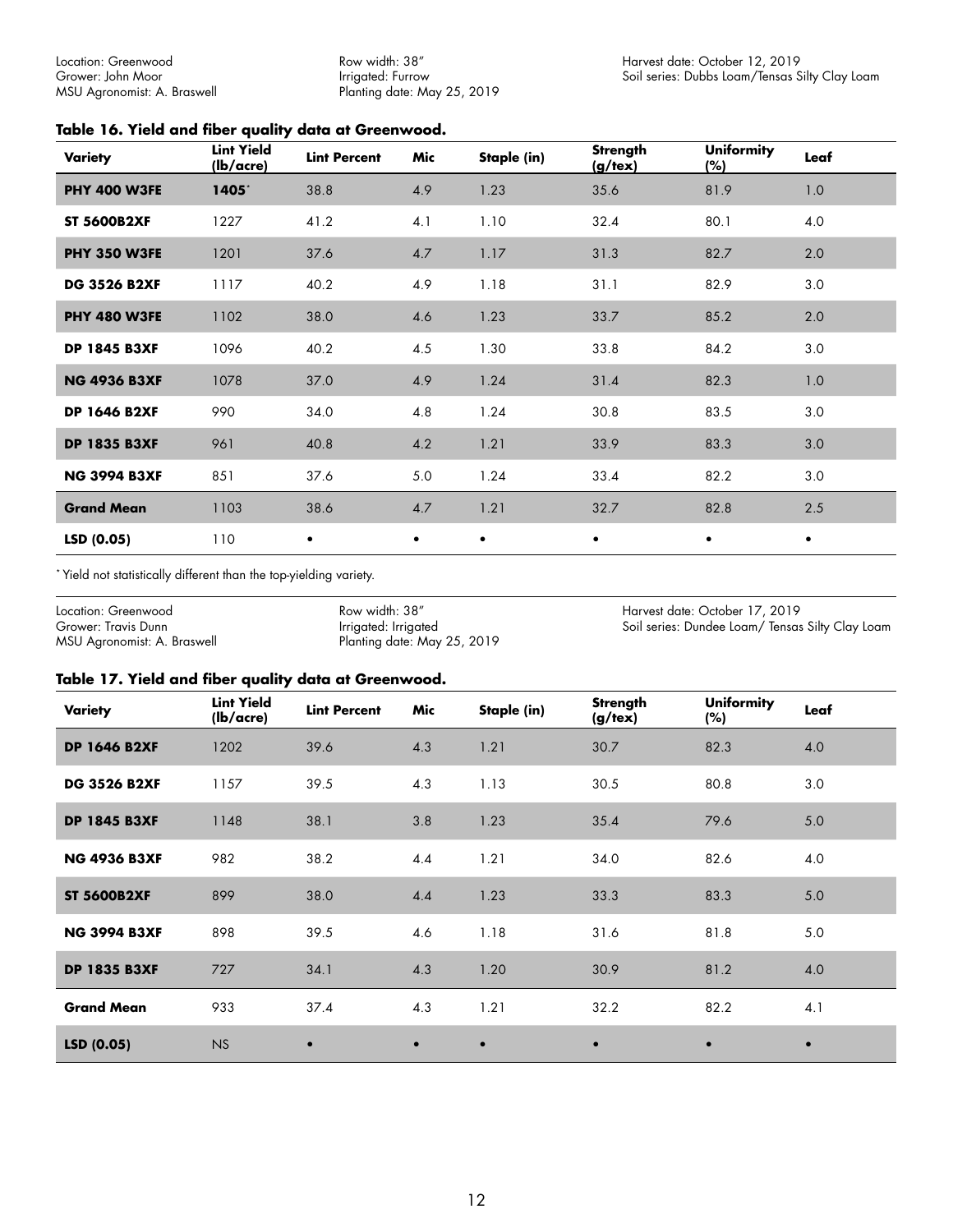Row width: 30" 2x1 Skip Irrigated: Furrow Planting date: May 23, 2019

#### <span id="page-12-0"></span>**Table 18. Yield and fiber quality data at Louise.**

| Variety             | <b>Lint Yield</b><br>(lb/acre) | <b>Lint Percent</b> | Mic       | Staple (in) | Strength<br>(g/text) | <b>Uniformity</b><br>(%) | Leaf      |
|---------------------|--------------------------------|---------------------|-----------|-------------|----------------------|--------------------------|-----------|
| <b>DP 1646 B2XF</b> | $1652^*$                       | 38.5                | 4.5       | 1.26        | 31.5                 | 82.0                     | 4.0       |
| <b>PHY 400 W3FE</b> | 1626                           | 39.8                | 4.3       | 1.20        | 33.8                 | 83.3                     | 3.0       |
| <b>NG 3994 B3XF</b> | $1595^*$                       | 40.6                | 5.0       | 1.21        | 33.5                 | 84.0                     | 3.0       |
| <b>DP 1835 B3XF</b> | 1523                           | 40.6                | 4.7       | 1.17        | 32.6                 | 83.0                     | 3.0       |
| <b>NG 4936 B3XF</b> | 1516                           | 37.7                | 4.3       | 1.23        | 32.6                 | 81.4                     | 3.0       |
| <b>ST 5600B2XF</b>  | 1515                           | 39.0                | 5.1       | 1.17        | 33.7                 | 83.4                     | 3.0       |
| <b>DP 1845 B3XF</b> | 1505                           | 39.7                | 4.0       | 1.25        | 34.3                 | 83.9                     | 4.0       |
| <b>DG 3526 B2XF</b> | 1451                           | 40.9                | 4.7       | 1.12        | 29.4                 | 83.3                     | 3.0       |
| <b>PHY 480 W3FE</b> | 1445                           | 38.7                | 4.5       | 1.17        | 31.9                 | 82.0                     | 2.0       |
| <b>PHY 350 W3FE</b> | 1371                           | 36.9                | 4.8       | 1.20        | 32.7                 | 84.3                     | 3.0       |
| <b>Grand Mean</b>   | 1520                           | 39.2                | 4.6       | 1.20        | 32.6                 | 83.1                     | 3.1       |
| LSD (0.05)          | 111                            | $\bullet$           | $\bullet$ | $\bullet$   | $\bullet$            | $\bullet$                | $\bullet$ |

\* Yield not statistically different than the top-yielding variety.

Location: Mayersville Grower: Chase Mahalitic MSU Agronomist: D. Dodds

Row width: 38" Irrigated: Furrow Planting date: May 29, 2019

Harvest date: November 20, 2019 Soil series: Commerce Silty Clay Loam/Tunica Clay

#### **Table 19. Yield and fiber quality data at Mayersville.**

| Variety             | <b>Lint Yield</b><br>(lb/acre) | <b>Lint Percent</b> | Mic | Staple (in) | Strength<br>$(g/\text{tex})$ | <b>Uniformity</b><br>(%) | Leaf |
|---------------------|--------------------------------|---------------------|-----|-------------|------------------------------|--------------------------|------|
| <b>PHY 400 W3FE</b> | 639                            | 39.9                | 4.5 | 1.21        | 34.2                         | 83.6                     | 4.0  |
| <b>PHY 480 W3FE</b> | 625                            | 40.1                | 4.3 | 1.20        | 34.6                         | 83.6                     | 4.0  |
| <b>NG 4936 B3XF</b> | 620                            | 37.7                | 4.5 | 1.19        | 31.8                         | 80.3                     | 3.0  |
| <b>DP 1835 B3XF</b> | 578                            | 41.5                | 4.5 | 1.15        | 32.1                         | 81.9                     | 3.0  |
| <b>ST 5600B2XF</b>  | 550                            | 39.4                | 5.2 | 1.14        | 34.2                         | 82.1                     | 4.0  |
| <b>PHY 350 W3FE</b> | 547                            | 37.8                | 4.7 | 1.19        | 34.7                         | 84.2                     | 3.0  |
| <b>DP 1845 B3XF</b> | 531                            | 39.3                | 4.4 | 1.25        | 36.0                         | 83.6                     | 4.0  |
| <b>DP 1646 B2XF</b> | 529                            | 39.6                | 4.7 | 1.21        | 30.2                         | 83.3                     | 3.0  |
| <b>DG 3526 B2XF</b> | 490                            | 40.2                | 5.1 | 1.13        | 30.5                         | 83.1                     | 5.0  |
| <b>NG 3994 B3XF</b> | 443                            | 40.7                | 4.9 | 1.17        | 29.8                         | 82.2                     | 3.0  |
| <b>Grand Mean</b>   | 555                            | 39.6                | 4.7 | 1.18        | 32.8                         | 82.8                     | 3.6  |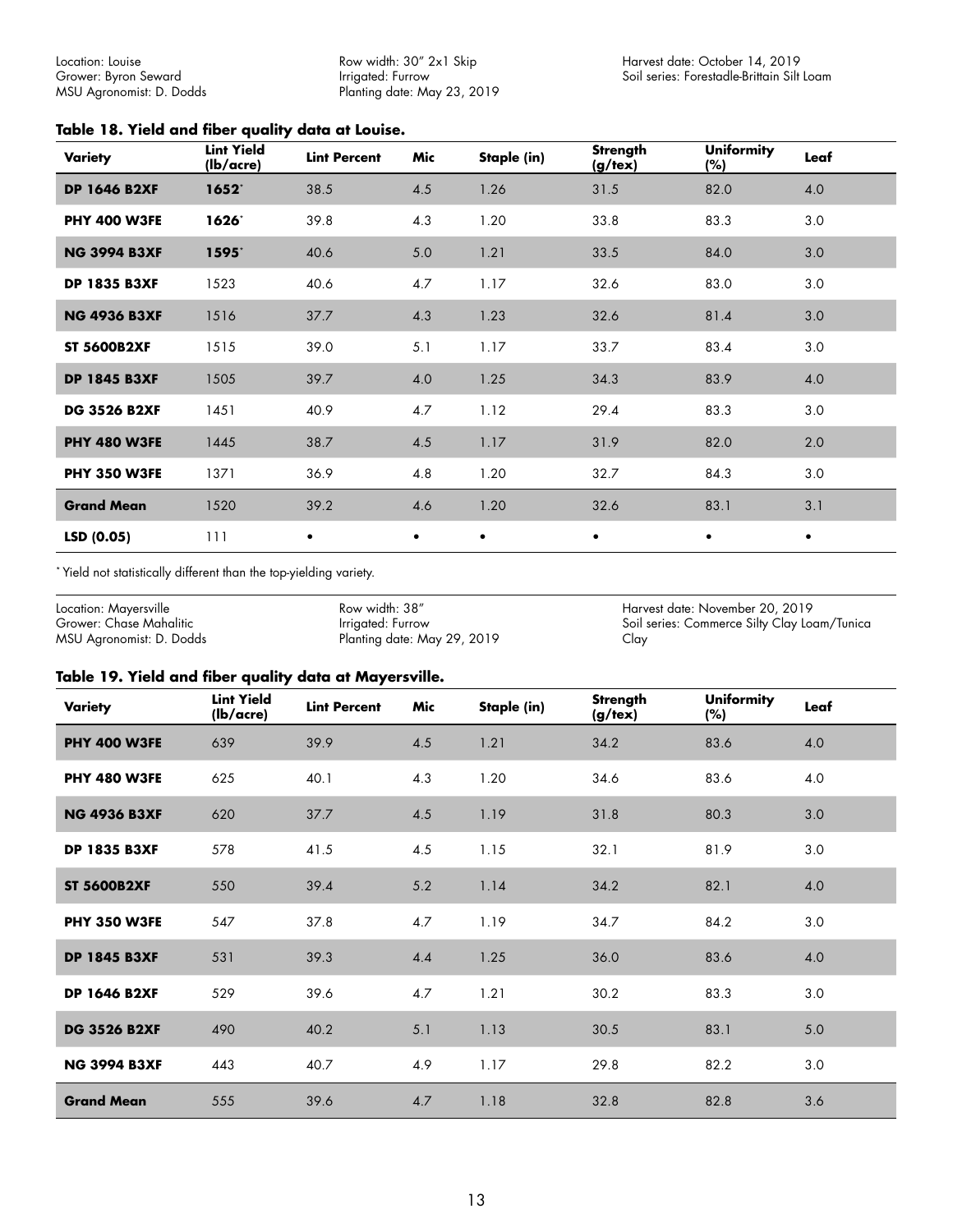<span id="page-13-0"></span>Location: Mississippi State Grower: Darrin Dodds MSU Agronomist: D. Dodds

Row width: 38" Irrigated: Dryland Planting date: May 20, 2019

#### **Table 20. Yield and fiber quality data at Mississippi State.**

| Variety             | <b>Lint Yield</b><br>(lb/acre) | <b>Lint Percent</b> | Mic       | Staple (in) | Strength<br>$(g/\text{tex})$ | <b>Uniformity</b><br>(%) | Leaf      |
|---------------------|--------------------------------|---------------------|-----------|-------------|------------------------------|--------------------------|-----------|
| <b>DP 1646 B2XF</b> | 562                            | 39.4                | 4.3       | 1.20        | 32.1                         | 80.8                     | 3.0       |
| <b>PHY 400 W3FE</b> | 551                            | 39.8                | 4.3       | 1.12        | 31.0                         | 80.4                     | 3.0       |
| <b>DG 3526 B2XF</b> | 532                            | 41.6                | 4.6       | 1.13        | 30.6                         | 80.2                     | 3.0       |
| <b>NG 4936 B3XF</b> | 524                            | 39.0                | 4.4       | 1.18        | 31.2                         | 82.6                     | 3.0       |
| <b>PHY 350 W3FE</b> | 513                            | 37.2                | 4.3       | 1.15        | 31.9                         | 81.5                     | 2.0       |
| <b>PHY 480 W3FE</b> | 442                            | 38.0                | 4.5       | 1.17        | 32.3                         | 83.0                     | 3.0       |
| <b>ST 5600B2XF</b>  | 431                            | 40.4                | 4.7       | 1.15        | 33.4                         | 83.4                     | 3.0       |
| <b>DP 1845 B3XF</b> | 421                            | 38.7                | 4.1       | 1.20        | 33.9                         | 81.1                     | 3.0       |
| <b>DP 1835 B3XF</b> | 411                            | 40.9                | 4.6       | 1.14        | 31.1                         | 81.9                     | 3.0       |
| <b>NG 3994 B3XF</b> | 295                            | 39.7                | 4.3       | 1.12        | 30.3                         | 81.1                     | 3.0       |
| <b>Grand Mean</b>   | 468                            | 39.5                | 4.4       | 1.16        | 31.8                         | 81.6                     | 2.9       |
| LSD (0.05)          | <b>NS</b>                      | $\bullet$           | $\bullet$ | $\bullet$   | $\bullet$                    | $\bullet$                | $\bullet$ |

\* Yield not statistically different than the top-yielding variety.

Location: Okolona Grower: Matthew Poe MSU Agronomist: B. Burdine

Row width: 38" Irrigated: Dryland Planting date: May 23, 2019 Harvest date: November 6, 2019 Soil series: Leeper Silty Clay Loam

#### **Table 21. Yield and fiber quality data at Okolona.**

| Variety             | <b>Lint Yield</b><br>(lb/acre) | <b>Lint Percent</b> | Mic       | Staple (in) | <b>Strength</b><br>$(g/\text{tex})$ | <b>Uniformity</b><br>(%) | Leaf |
|---------------------|--------------------------------|---------------------|-----------|-------------|-------------------------------------|--------------------------|------|
| <b>DP 1835 B3XF</b> | $1081*$                        | 44.6                | 4.9       | 1.16        | 31.6                                | 81.3                     | 4.0  |
| <b>PHY 350 W3FE</b> | $1045^\circ$                   | 41.0                | 5.2       | 1.15        | 32.6                                | 82.6                     | 4.0  |
| <b>PHY 400 W3FE</b> | $1044*$                        | 41.5                | 4.5       | 1.14        | 32.9                                | 80.9                     | 3.0  |
| <b>DP 1646 B2XF</b> | 1011                           | 42.7                | 5.0       | 1.12        | 29.5                                | 80.4                     | 2.0  |
| <b>PHY 480 W3FE</b> | 977                            | 39.8                | 4.5       | 1.13        | 31.8                                | 82.3                     | 3.0  |
| <b>DP 1845 B3XF</b> | 971                            | 39.7                | 4.4       | 1.21        | 33.9                                | 82.9                     | 4.0  |
| <b>DG 3526 B2XF</b> | 931                            | 42.2                | 5.1       | 1.10        | 30.4                                | 82.9                     | 4.0  |
| <b>ST 5600B2XF</b>  | 902                            | 39.1                | 4.8       | 1.16        | 32.5                                | 83.1                     | 3.0  |
| <b>NG 4936 B3XF</b> | 831                            | 39.7                | 4.6       | 1.15        | 30.4                                | 81.8                     | 2.0  |
| <b>NG 3994 B3XF</b> | 794                            | 40.2                | 4.7       | 1.11        | 30.0                                | 81.1                     | 4.0  |
| <b>Grand Mean</b>   | 959                            | 41.1                | 4.8       | 1.14        | 31.6                                | 81.9                     | 3.3  |
| LSD (0.05)          | 70                             | $\bullet$           | $\bullet$ | $\bullet$   | $\bullet$                           | $\bullet$                |      |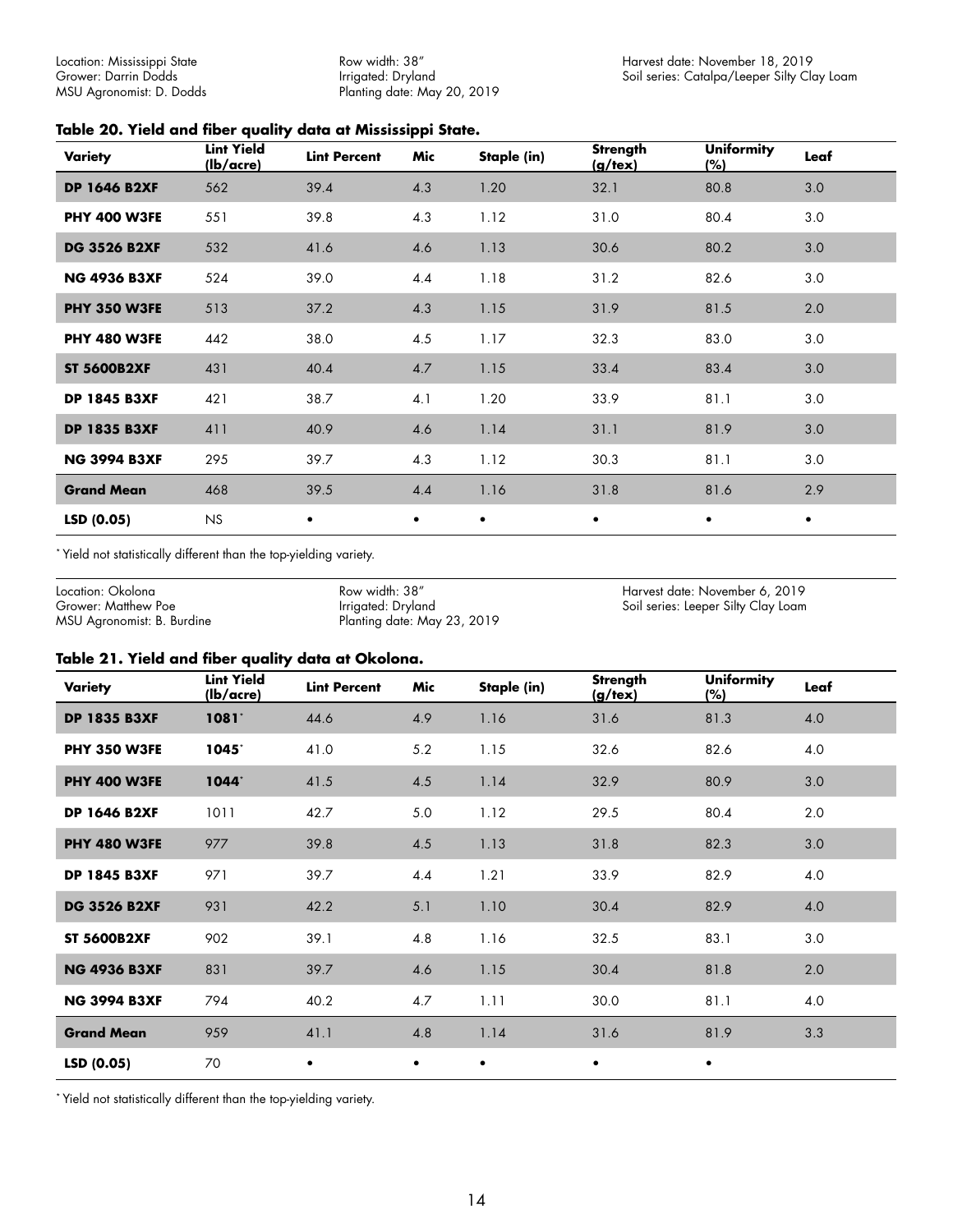<span id="page-14-0"></span>Location: Natchez Grower: Matthew Guedon MSU Agronomist: D. Dodds Row width: 38" Irrigated: Dryland Planting date: May 2, 2019

#### **Table 22. Yield and fiber quality data at Natchez.**

| Variety             | <b>Lint Yield</b><br>(lb/acre) | <b>Lint Percent</b> | Mic | Staple (in) | Strength<br>$(g/\text{tex})$ | <b>Uniformity</b><br>(%) | Leaf |
|---------------------|--------------------------------|---------------------|-----|-------------|------------------------------|--------------------------|------|
| <b>DP 1845 B3XF</b> | 996                            | 38.3                | 4.4 | 1.22        | 33.2                         | 83.1                     | 4.0  |
| <b>DG 3526 B2XF</b> | 977                            | 36.3                | 4.6 | 1.24        | 31.5                         | 84.1                     | 3.0  |
| <b>PHY 350 W3FE</b> | 853                            | 36.2                | 4.1 | 1.28        | 31.3                         | 80.0                     | 4.0  |
| <b>ST 5600B2XF</b>  | 840                            | 40.1                | 4.5 | 1.21        | 32.4                         | 82.5                     | 3.0  |
| <b>PHY 400 W3FE</b> | 826                            | 37.9                | 4.5 | 1.11        | 32.0                         | 81.7                     | 4.0  |
| <b>NG 4936 B3XF</b> | 826                            | 37.5                | 4.6 | 1.17        | 31.3                         | 81.7                     | 2.0  |
| <b>DP 1835 B3XF</b> | 804                            | 36.2                | 4.5 | 1.18        | 32.4                         | 84.3                     | 4.0  |
| <b>DP 1646 B2XF</b> | 796                            | 36.8                | 4.6 | 1.18        | 34.1                         | 82.6                     | 3.0  |
| <b>PHY 480 W3FE</b> | 755                            | 36.7                | 4.5 | 1.23        | 31.1                         | 82.3                     | 4.0  |
| <b>NG 3994 B3XF</b> | 687                            | 36.2                | 4.2 | 1.22        | 32.9                         | 83.0                     | 4.0  |
| <b>Grand Mean</b>   | 836                            | 37.2                | 4.5 | 1.20        | 32.2                         | 82.5                     | 3.5  |
| LSD(0.05)           | <b>NS</b>                      | $\bullet$           | ٠   | ٠           | ٠                            | ٠                        | ٠    |

Location: Sledge Grower: Sledge Taylor MSU Agronomist: D. Dodds

Row width: 38" Irrigated: Irrigated Planting date: May 24, 2019 Harvest date: November 18, 2019 Soil series: Falaya/Collins Silt Loam

#### **Table 23. Yield and fiber quality data at Sledge.**

| Variety             | <b>Lint Yield</b><br>(lb/acre) | <b>Lint Percent</b> | Mic | Staple (in) | Strength<br>$(g/\text{tex})$ | <b>Uniformity</b><br>$(\%)$ | Leaf |
|---------------------|--------------------------------|---------------------|-----|-------------|------------------------------|-----------------------------|------|
| <b>DP 1646 B2XF</b> | 1080*                          | 41.8                | 4.8 | 1.19        | 28.3                         | 82.6                        | 3.0  |
| <b>ST 5600B2XF</b>  | 1032*                          | 39.5                | 5.3 | 1.16        | 31.6                         | 83.3                        | 3.0  |
| <b>NG 4936 B3XF</b> | 1032*                          | 38.0                | 4.8 | 1.17        | 30.8                         | 81.8                        | 3.0  |
| <b>PHY 400 W3FE</b> | 1031'                          | 40.2                | 4.6 | 1.18        | 31.7                         | 81.0                        | 4.0  |
| <b>DP 1835 B3XF</b> | 949*                           | 41.9                | 5.0 | 1.13        | 30.9                         | 81.7                        | 3.0  |
| <b>NG 3994 B3XF</b> | 945*                           | 41.2                | 5.1 | 1.14        | 31.7                         | 82.9                        | 5.0  |
| <b>DP 1845 B3XF</b> | 871                            | 39.4                | 4.6 | 1.20        | 34.6                         | 82.4                        | 4.0  |
| <b>DG 3526 B2XF</b> | 870                            | 38.2                | 4.9 | 1.12        | 29.3                         | 82.9                        | 3.0  |
| <b>PHY 480 W3FE</b> | 860                            | 38.5                | 5.0 | 1.13        | 30.7                         | 82.9                        | 4.0  |
| <b>PHY 350 W3FE</b> | 803                            | 37.3                | 4.9 | 1.16        | 31.9                         | 82.6                        | 2.0  |
| <b>Grand Mean</b>   | 947                            | 39.6                | 4.9 | 1.16        | 31.2                         | 82.4                        | 3.4  |
| LSD (0.05)          | 160                            |                     |     |             |                              |                             |      |